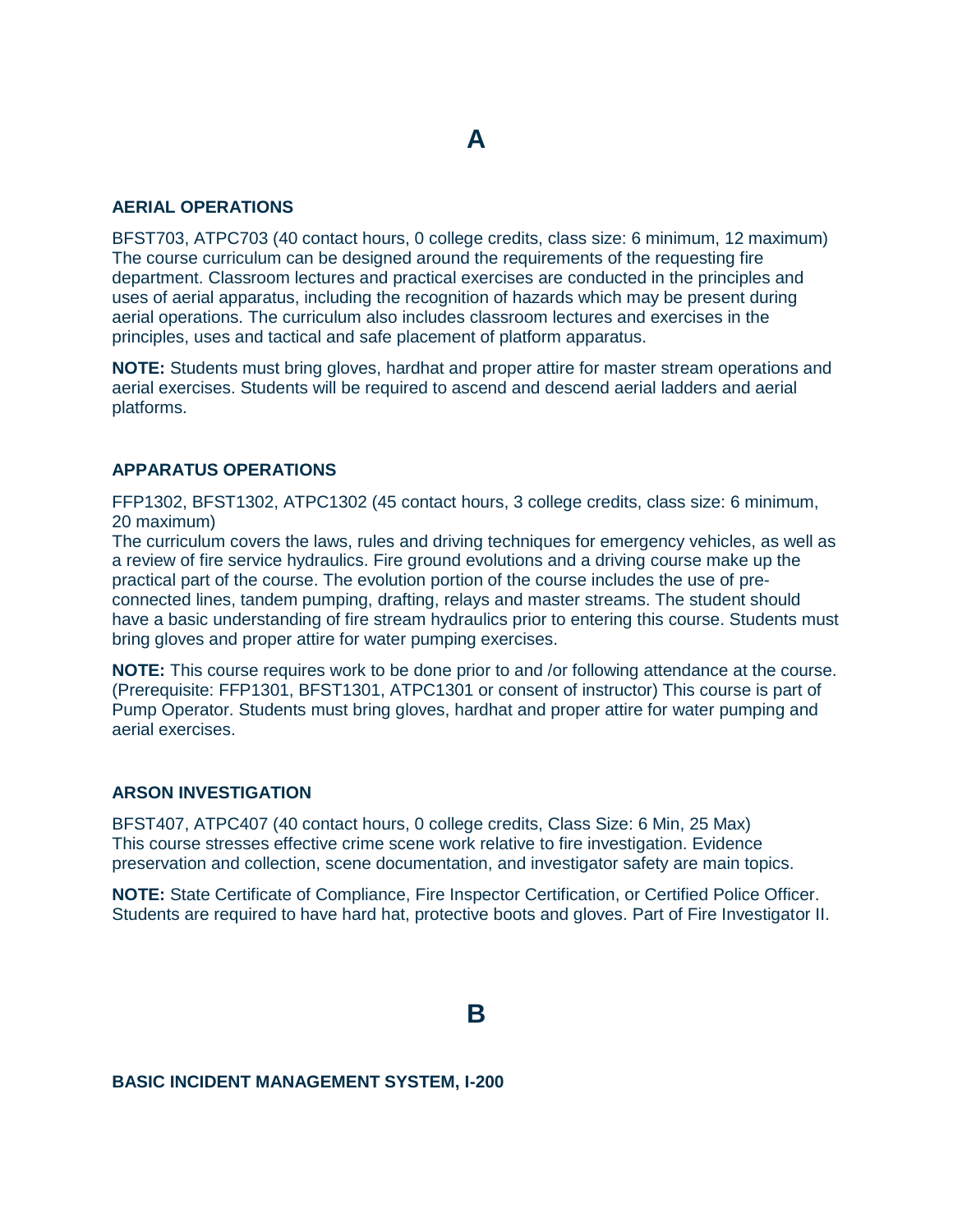BFST507, ATPC507 (16 contact hours, 0 college credits, class size: 6 minimum, 25 maximum) In this course, the student must demonstrate knowledge of the principles and features of an incident command system, how an incident command system is organized, incident facilities and their purposes (such as but not limited to command post, staging area, bases, camps, and heliports-helispots), incident resources such as strike teams, task forces, and single resources, and common responsibilities, such as communications and forms, in incident management.

**NOTE:** This course is also taught by the Florida Division of Forestry. For more information, contact your local DOF regional office for date and times course is offered.

## **FIRE SERVICE BUILDING CONSTRUCTION**

FFP2120, BFST2120, ATPC2120 (45 contact hours, 3 college credits, class size: 6 minimum, 25 maximum)

The curriculum in this portion of the Fire Prevention Inspection Certification Program deals with building construction. Topics include identifying hazards from assault by fire and gravity, how building construction can influence fire spread, fire confinement or structural collapse, and many other life safety issues. This is not a building course per se, but rather a course to identify construction features and their hazards under fire conditions.

**NOTE:** This course may require work to be done prior to and /or following attendance at the course. Students will be notified prior to the class. Part of Fire Inspector I, Fire Investigator I, and Fire Officer I.

# **C**

#### **CHLORINE EMERGENCIES**

BFST515, ATPC515 (24 Hours, 0 college credits, class size: 6 minimum, 20 maximum) This course covers the uses of chlorine, manufacturing of chlorine, properties of chlorine, health effects and first aid procedures, contingency planning, container construction, personal protective equipment, site management, and use of chlorine kits, followed by hands on scenarios.

### **CODES AND STANDARDS**

FFP1510, BFST1510, ATPC1510 (45 contact hours, 3 college credits, class size: 6 minimum, 25 maximum)

This portion of the program is a vital segment in completing the Fire Prevention Inspector's Certification requirements. This course is designed to familiarize inspectors with the five basic units of NFPA 101. This course includes statewide fire prevention code NFPA 1.

**NOTE:** This course requires work to be done prior to and /or following attendance at the course. Part of Fire Inspector I, and Special Firesafety Inspector.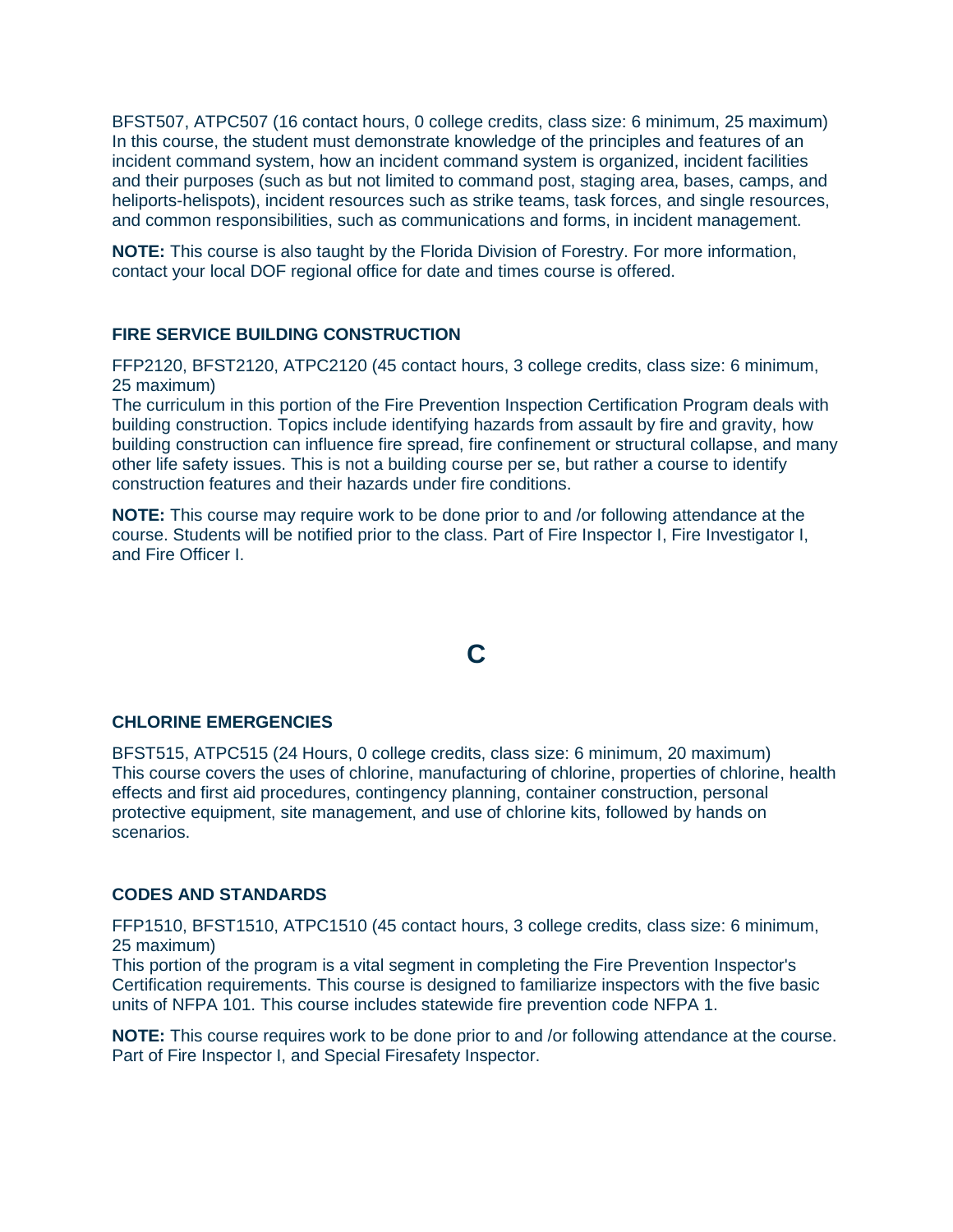## **COMPANY OFFICER**

FFP2720, BFST2720, ATPC2720 (45 contact hours, 3 college credits, class size: 6 minimum, 20 maximum)

Designed to assist fire officers in solving the varied problems and situations they will be required to manage effectively in today's ever-changing fire service. The curriculum includes a review of fire department organization and administration, management theory, leadership, communication, motivation, and small group dynamics.

**NOTE:** This course may require work to be done prior to and /or following attendance at the course. Students will be notified prior to the class. Part of Fire Officer I.

### **CONSTRUCTION DOCUMENTS AND PLANS REVIEW**

FFP2521, BFST2521, ATPC2521 (45 contact hours, 3 college credits, class size: 6 minimum, 25 maximum)

This curriculum is geared toward teaching the student how to assimilate information contained in working, drawing and specifications as they relate to the fire inspector. The curriculum includes how to interpret conventional graphic communications. Accepted standards and conventions are introduced. Symbols, abbreviations, principles of technical projection, as well as, a review of construction arithmetic and geometry, are included. Related worksheets are used to allow for applied experience of finding and interpreting information from authentic drawings. Students must bring an architectural scale.

**NOTE:** This course may require work to be done prior to and /or following attendance at the course. Students will be notified prior to the class. Part of Fire Inspector I.

# **E**

### **ETHICAL AND LEGAL ISSUES FOR THE FIRE SERVICE**

FFP2770, BFST2770, ATPC2770 (45 contact hours, 3 college credits, class size: 6 minimum, 20 maximum)

This course deals with the entire spectrum of issues facing today's fire service leaders. Topics include; labor relations, human rights and diversity, conflicts of interest and frameworks for ethical decision-making are used.

**NOTE:** This course may require work to be done prior to and /or following attendance at the course. Students will be notified prior to the class. Part of Fire Officer II.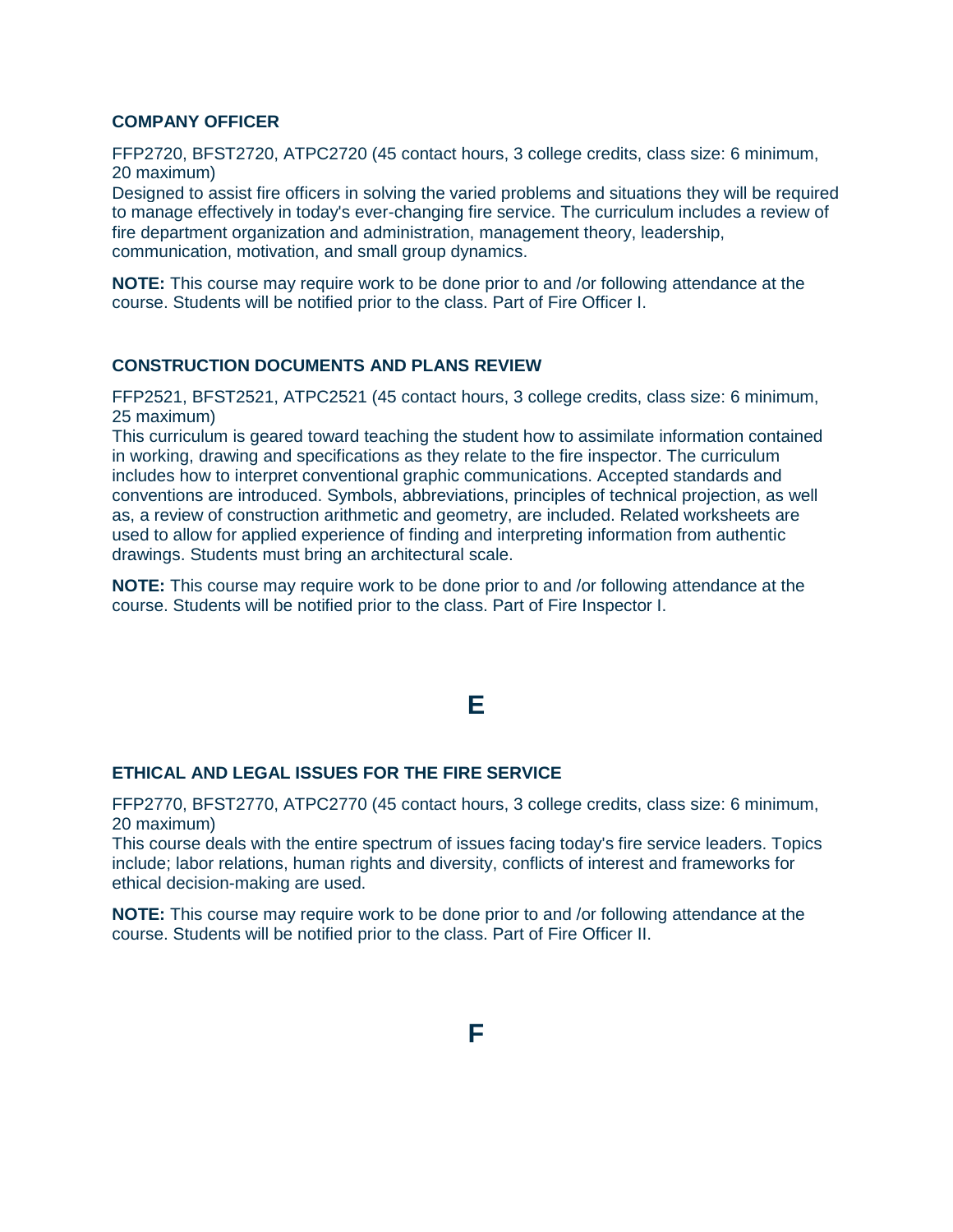# **FARMEDIC: TECHNICAL RESCUE FOR AGRICULTURAL EMERGENCIES**

FSFC110, ATPC110 (12 Contact Hours, 0 College Credits, class size: 15 minimum, 25 maximum)

The Farmedic course teaches the appropriate responses in chemical, mechanical, and structural accidents as well as the logistical, rescue, and EMS problems that can occur in the agribusiness and related environments.

**NOTE:** The Farmedic program is also approved for 12 continuing education hours for Emergency Medical Technician and Paramedic certificates.

# **FIRE & LIFE SAFETY EDUCATOR I**

FFP1793, BFST1793, ATPC1793 (45 contact hours, 3 college credits, class size: 6 minimum, 20 maximum)

This course is designed to provide the public educator with the knowledge and skills needed to successfully perform as a fire and life safety educator as addressed in NFPA 1035. For those who practice the multidiscipline profession of fire and life safety educator (including uniformed fire service personnel and other professionals), topics include fire behavior, community assessment, injury prevention and juvenile fire setting. The student will also develop presentation skills and learn how to formulate public education programs. This course meets the national certification criteria for Fire and Life Safety Education, Level I.

**NOTE:** This course is an approved elective for Fire Inspector II and Fire Officer II.

### **FIRE & LIFE SAFETY EDUCATOR II**

FFP2794, BFST2794, ATPC2794 (24 contact hours, 1 college credits, class size: 6 minimum, 20 maximum)

This course is a continuation of Fire and Life Safety Educator I. The student will learn the principles of lesson plan development utilizing learning, performance, and behavioral objectives. The student will develop various evaluation strategies so that program outcomes are measured. Topics also include budget preparation and resource management. Prerequisite: Fire & Life Safety Educator I, FFP1793, BFST2794, or ATPC2794.

**NOTE:** This course is part of the Fire & Life Safety Educator Certification.

### **FIRE CHEMISTRY**

FFP2111, BFST2111, ATPC2111 (45 contact hours, 0 college credits, Class Size: 6 Min, 25 Max)

This course is designed to give the basic chemistry of hazardous materials, features of matter and energy, forms of matter including chemical formulas of some flammable and combustible substances and the nature of chemical bonding. Principals of chemical reactions related to fire and oxidation and the chemistry of fire. Subject material also includes chemistry of common elements and corrosive materials. Particular emphasis is placed on the specific substances that are found in fires that ignite and accelerate burning.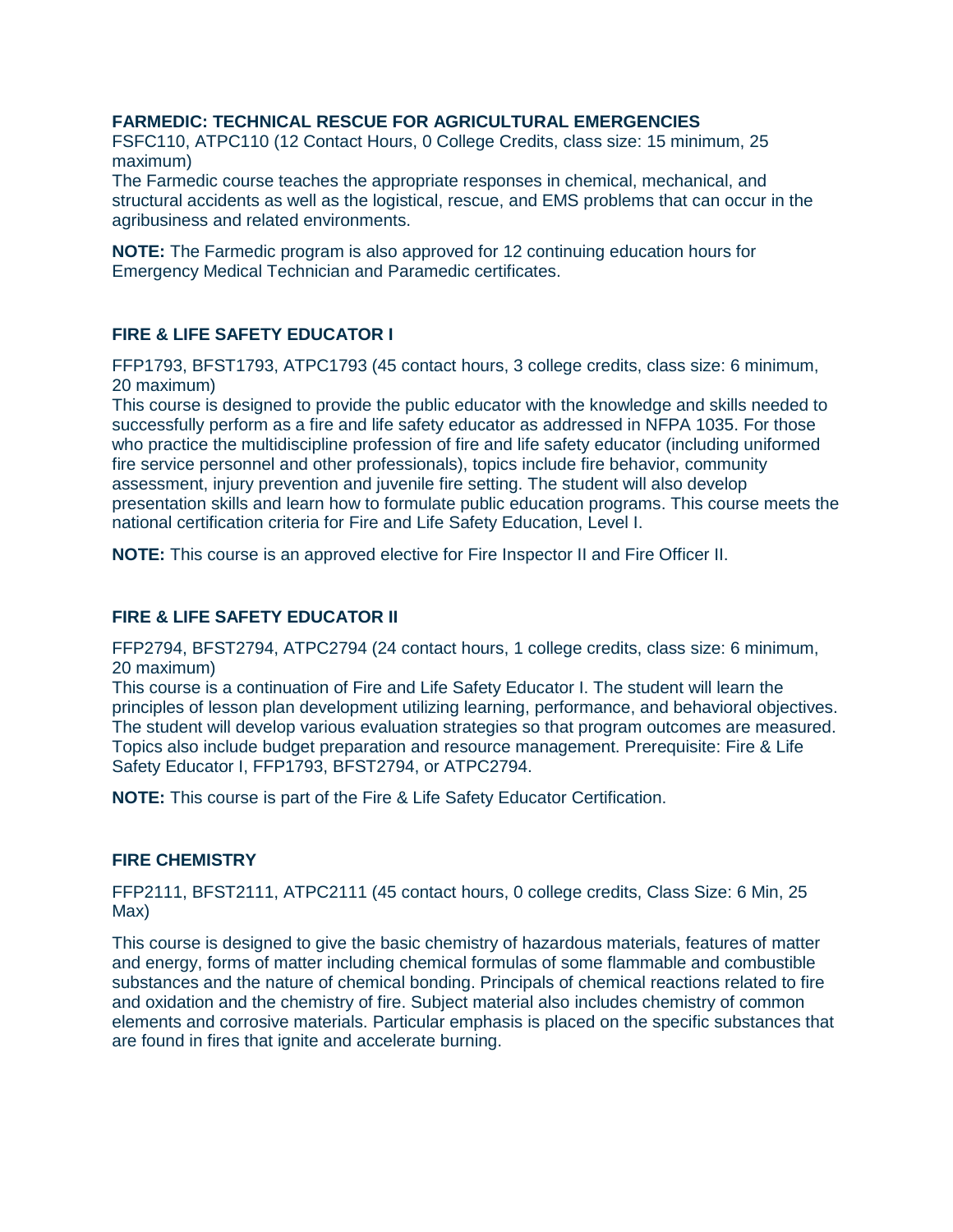**NOTE:** This course may require work to be done prior to and /or following attendance at the course. Students will be notified prior to the class. Part of Fire Investigator I, and Fire Inspector II.

## **FIRE DEPARTMENT ADMINISTRATION**

FFP2780, BFST2780, ATPC2780 (45 contact hours, 3 college credits, class size: 6 minimum, 20 maximum)

The course is designed to present the principles of management theory, and its application in the fire service. The course is intended for officers whose area of responsibility encompasses long and short range planning, budgeting and administration.

**NOTE:** This course may require work to be done prior to and /or following attendance at the course. Students will be notified prior to the class.

# **FIRE EXTINGUISHER TECHNICIAN CERTIFICATION**

FSFC708, ATPC708 (40 hours, 0 college credits, class size: 6 minimum, 24 maximum) Course curriculum is designed with two main objectives. The first objective is to prepare a student to obtain a license or permit for servicing, recharging, repairing, testing, inspecting and/or properly installing fire extinguishers. Secondly, students will also learn the responsibilities for oversight of fire equipment dealers and technicians, as enforced by firesafety inspectors and fire marshals (Statute 633.061). Students must bring long-sleeve cotton shirts to participate in practical exercises that illustrate these concepts.

# **FIRE INVESTIGATION: ORIGIN AND CAUSE**

FFP2610, BFST2610, ATPC2610 (45 contact hours, 3 college credits, Class Size: 6 Min, 25 Max)

The curriculum in this course is designed to enhance the fire investigators ability to detect and determinate the origin and cause of a fire. Specific topics include fire behavior review, investigator ethics, construction, ignition sources, reading fire patterns and scene reconstruction. Special topics include electrical fire investigation, woodland fires, vehicle fires, mobile home fires, RV & boat & ship fires. Additional topics include special emphasis on fire scene documentation and extinguishing/alert systems.

**NOTE:** This course may require work to be done prior to and /or following attendance at the course. Students will be notified prior to the class. Students are required to have hard hat, protective boots and gloves. Part of Fire Investigator I and Fire Inspector II.

# **FIRE PREVENTION PRACTICES**

FFP1505, BFST1505, ATPC1505 (45 contact hours, 3 college credits, class size: 6 minimum, 25 maximum)

A study of fire inspection practices, including such items as purpose; definition; Fire Prevention Bureau activities; hazards; fire behavior; fire causes; types of construction including structural features, flame spread, occupancy and fireload; inspection techniques; conducting inspections.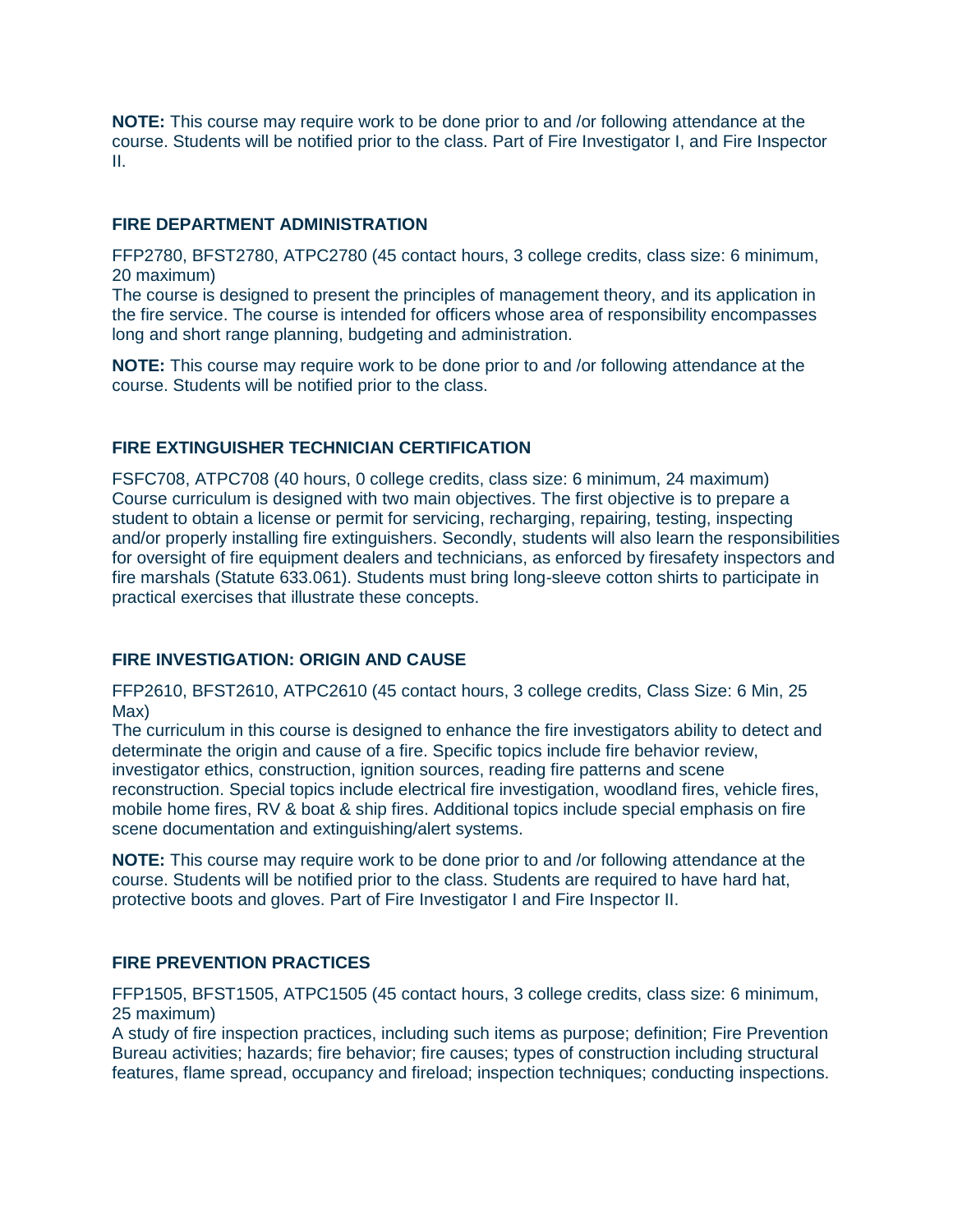**NOTE:** This course may require work to be done prior to and /or following attendance at the course. Students will be notified prior to the class. Part of Fire Inspector I and Fire Officer I.

### **FIRE SERVICE COURSE DELIVERY**

FFP1740, BFST1740, ATPC1740 (45 contact hours, 3 college credits, class size: 6 minimum, 20 maximum)

The curriculum draws from many recognized authorities in exploring the methods and mechanics of imparting information and adult learning principles. The course emphasizes techniques which have wide application in teaching situations, as well as devices for specific areas. Also stressed are measuring teaching effectiveness, the use of media and visual aids.

**NOTE:** This course may require work to be done prior to and /or following attendance at the course. Students will be notified prior to the class.

Part of Fire Officer I, Fire Instructor I, Fire Instructor II and Fire Instructor III.

## **FIRE SERVICE COURSE DESIGN**

FFP2741 BFST2741, ATPC2741 (45 contact hours, 0 college credits, class size: 6 minimum, 20 maximum)

This course covers the principles of effective curriculum design. It stresses the principles of adult learning and student-centered learning. Designing courses and units that address learning, performance, and behavioral objectives is the program goal.

**NOTE:** Part of Fire Officer II, Fire Instructor II and Fire Instructor III.

### **FIRE SERVICE HYDRAULICS**

FFP1301, BFST1301, ATPC1301 (45 contact hours, 3 college credits, class size: 6 minimum, 25 maximum)

The course curriculum covers relationship between flow and pressure and mathematical hydraulic formulas. Students must bring a simple calculator with square root function. Course includes pump theory, pump rating, and pressure and vacuum gauges.

**NOTE:** This course requires work to be done prior to and /or following attendance at the course. Part of Pump Operator.

### **FIREFIGHTING TACTICS AND STRATEGY I**

FFP1810, BFST1810, ATPC1810 (45 contact hours, 3 college credits, class size: 6 minimum, 20 maximum)

The curriculum is designed to cover basic factors involved in coping with an emergency scene, and determining the best use of available resources in protecting lives and property. The course emphasizes the changing nature of an emergency situation, and the ways in which the fire officer can evaluate the effectiveness of his or her proposed Incident Action Plan.

**NOTE:** This course may require work to be done prior to and /or following attendance at the course. Students will be notified prior to the class. IS700 completion is required as a prerequisite. Part of Fire Officer I.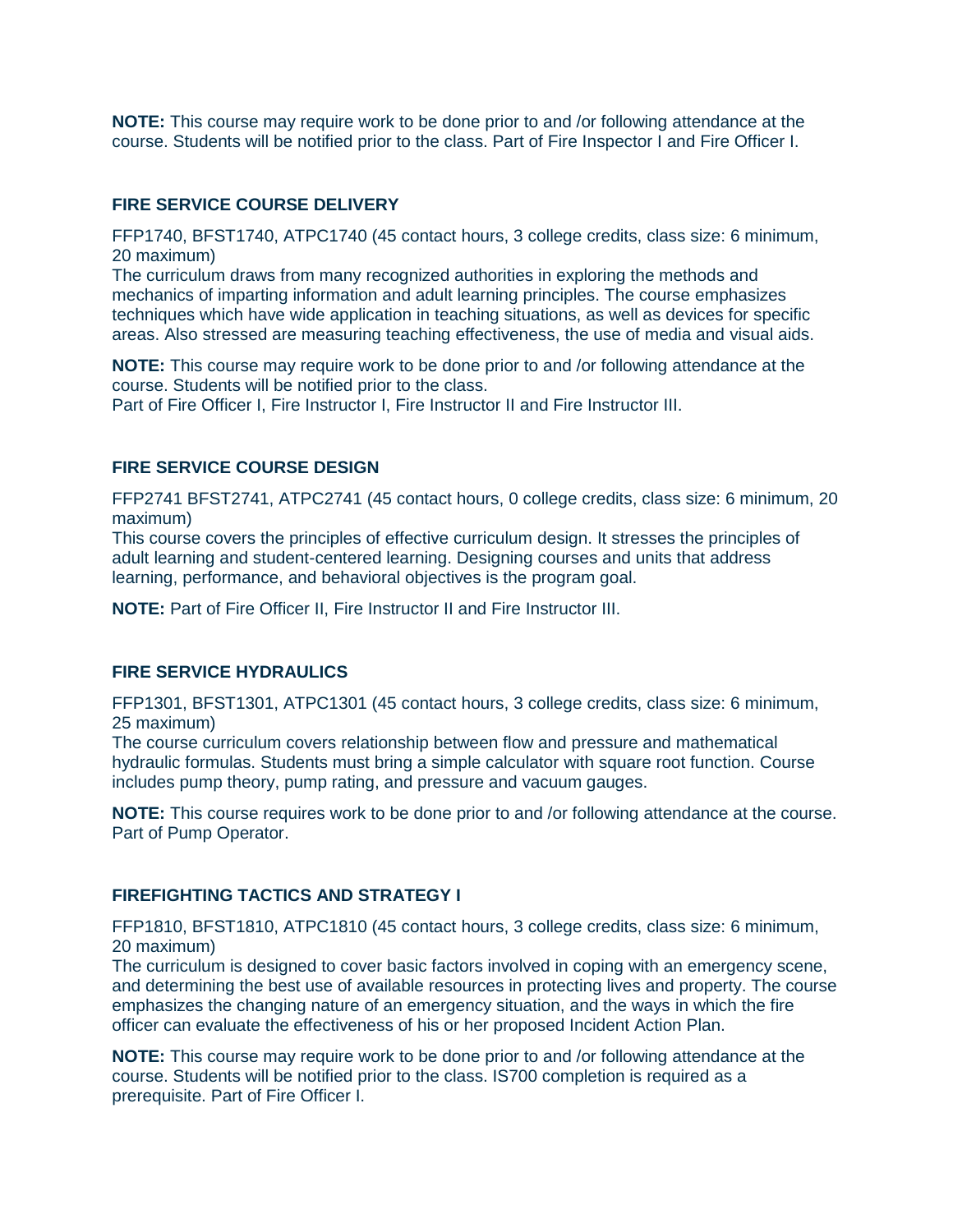# **FIREFIGHTING TACTICS AND STRATEGY II**

FFP2811, BFST2811, ATPC2811 (45 contact hours, 3 college credits, class size: 6 minimum, 20 maximum)

Curriculum covers multiple company operations, logistics, strategy, use of mutual aid forces and conflagration control. The course is intended for officers who may be in command of fires and other emergencies involving close coordination and maximum use of large amounts of staffing and equipment. Typical tactical situations and case histories are given. The development of critical thinking skills is stressed.

**NOTE:** This course may require work to be done prior to and /or following attendance at the course. Students will be notified prior to the class. Part of Fire Officer I. (Prerequisite FFP1810, BFST1810, ATPC1810 - Firefighting Tactics and Strategy I)

# **FLORIDA HEALTH & SAFETY OFFICER**

RN6741 (40 contact hours, 0 college credits, class size: 6 minimum, 20 maximum) This course will cover both national and Florida specific information relating to the Health and Safety Officer. Topics include: Introduction to Emergency Services Occupational Safety and Health; Review of Safety-Related Regulations and Standards; Risk Management; Pre-Incident Safety; Safety at Fire Emergencies; Safety at Medical or Rescue Emergencies; Safety at Specialized Incidents; Post-Incident Safety Management; Personnel Roles and Responsibilities; Safety Program Evaluation; Information Management; and Special Topics in Emergency Services Occupational Safety and Health.

# **FLORIDA INCIDENT SAFETY OFFICER**

RN6742 (40 contact hours, 0 college credits, class size: 15 minimum, 20 maximum) This course will cover both national and Florida specific information relating to an Incident Safety Officer. Topics include: The Safety Officer's Role; Safety Concepts; Regulations, Codes, Laws, Standards and Procedures; Designing an ISO System; Professional Development; Reading Buildings, Smoke, Risk, Hazardous Energy, and Firefighters; Triggers, Traps and Working within ICS; Basic Approach to ISO Duties; ISO at Structure Fires, Wildland Fires, HazMat Incidents and Technical Rescues; and Post-incident Responsibilities.

**H**

### **HAZARDOUS MATERIALS TECHNICIAN**

BFST508, ATPC (160 contact hours, 0 college credits, class size: minimum 6, maximum 30) This is the 160-hour hands-on practices HazMat course in which students will fulfill the functions of HazMat technicians in a variety of full-scale field scenarios. These scenarios include making entries into hazardous materials scenes and determination of type of incident by observation,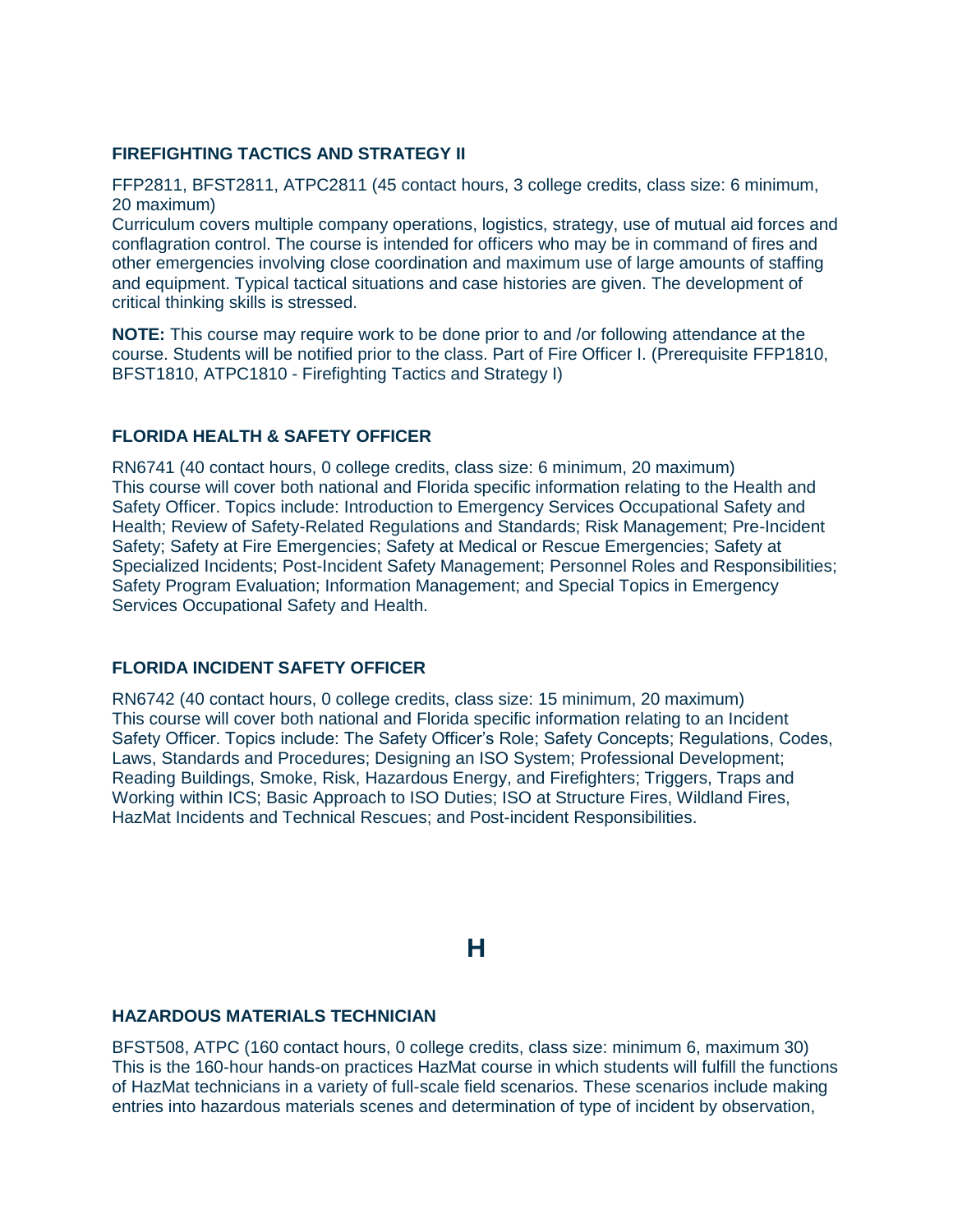monitoring, and research. Students will set up full-size incident command and decontamination facilities and respond to simulated container and vehicle emergencies.

**NOTE:** Prerequisite: HazMat Operations Level

# **I**

### **INTERMEDIATE INCIDENT MANAGEMENT SYSTEM, I-300**

BFST522, ATPC522 (24 contact hours, 0 college credits, class size: 6 minimum, 30 maximum) (Prerequisite 1-200 - Basic Incident Management System) In this course, the student must be able to list and describe the duties of various positions within the incident command system, construct an incident management organization for a given incident or event, including appropriate procedures for establishing command, transferring command, and terminating an incident, demonstrate knowledge of efficient incident resource management including logistics, finance, administration, and record-keeping, demonstrate a familiarity with air operations, and demonstrate knowledge of incident planning processes.

**NOTE:** This course is also taught by the Florida Division of Forestry. For more information contact your local DOF regional office for date and times course is offered.

# **L**

### **LATENT INVESTIGATIONS**

FFP2630, BFST2630, ATPC2630 (45 contact hours, 3 college credits, Class Size: 6 Min, 25 Max)

Course includes a review of chemistry of hazardous materials, types of explosives and their investigation, fire death/injury investigation, laboratory services and evidence handling, fire scene safety, investigation follow-up, sources of information. Additional subjects covered include civil and criminal investigations, motives, arson for profit, and various arson sets and devices.

**NOTE:** This course may require work to be done prior to and /or following attendance at the course. Students will be notified prior to the class. Prerequisite: State Certificate of Compliance, Fire Inspector Certification, or Certified Police Officer. Part of Fire Investigator II.

### **LEGAL CONSIDERATIONS FOR THE SAFETY OFFICER**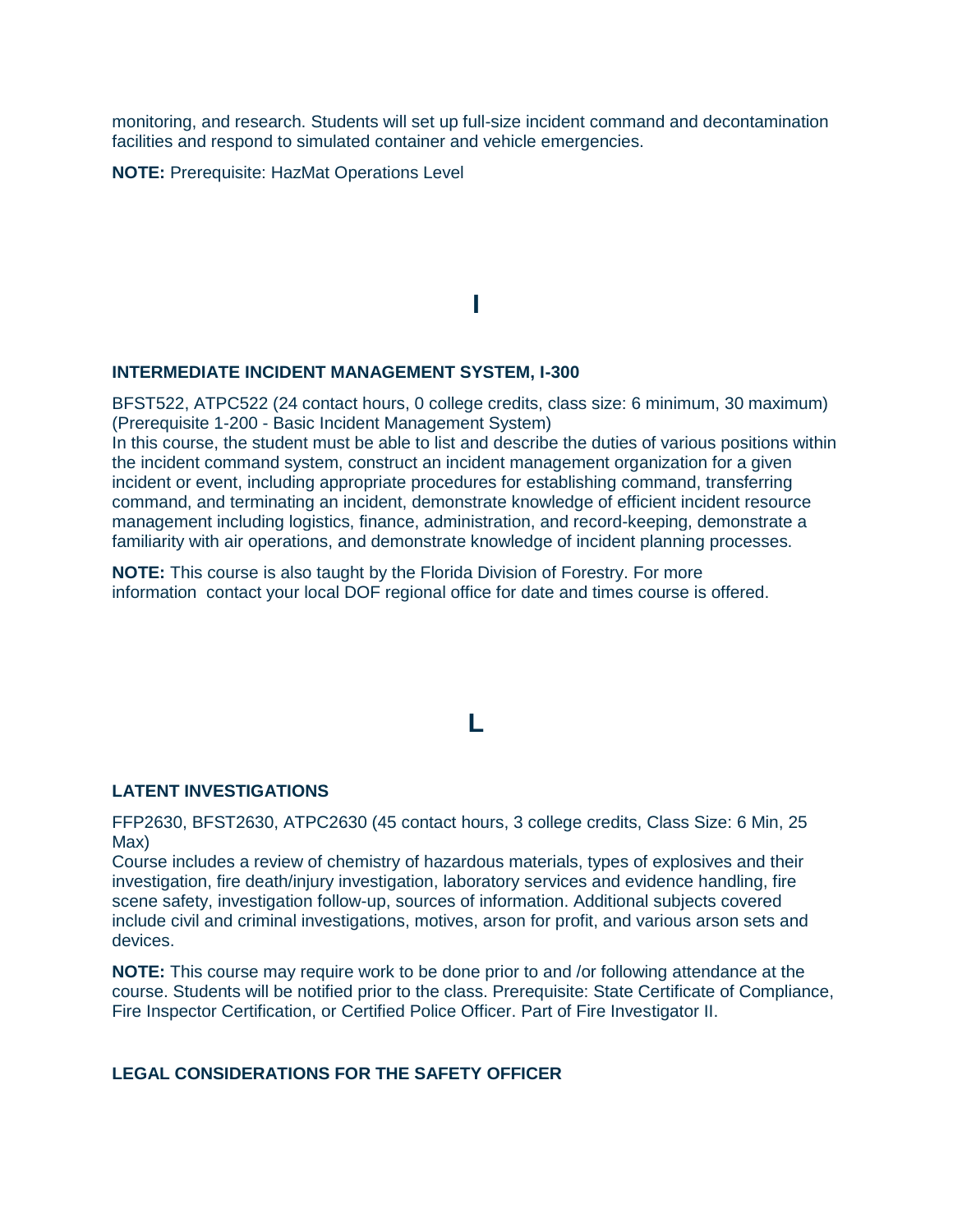RN7529 (40 contact hours, 0 college credits, Class Size: 6 Min, 25 Max) This course will provide information and materials so that the student can identify and use statutes and rules of the Florida Firefighter OSHA, explain the basic legal system and areas that impact the safety officer, be able to conduct an investigation, discuss litigation trends, and explain the consequences of unsafe acts.

# **LEGAL ISSUES FOR INVESTIGATORS**

FFP2670, BFST2670, ATPC2670 (45 contact hours, 0 college credits, Class Size: 6 Min, 25 Max)

The curriculum includes a study and understanding of arson and related state statutes, search and seizure guidelines for the fire investigator that include case studies of several applicable supreme court rulings, criminal and/or civil case preparation, courtroom practices and procedures and the qualifications of being an expert witness. An in depth study on the techniques of interviewing and interrogation. Student participation in mock trial scenarios and expert witness qualification. This week is the finale to the four week series and material from each of the other weeks are summarized into putting everything together to culminate a successful arson investigation.

**NOTE:** Prerequisite: FFP2243, BFST2243 or ATPC2243 - Latent Investigation, and a State Certificate of Compliance, Fire Inspector Certification, or Certified Police Officer. Part of Fire Investigator II.

# **LIVE FIRE ADJUNCT TRAINING**

BFST3722, ATPC3722 (16 contact hours, 0 college credits, Class Size: 6 Min, 25 Max) This 16 hour course is designed to give the instructor/officer an overview of Live Fire Training in relation to NFPA 1402 and 1403, and Florida specific standards and legislation. The course will involve lecture with a practical emphasis on how to lead personnel in live fire evolutions.

### **LIVE FIRE TRAINING INSTRUCTOR PROGRAM**

BFST3530, ATPC3530 (40 contact hours, 0 college credits, Class Size: 6 Min, 25 Max) This curriculum is designed to deliver a comprehensive live fire training program, within a safe and controlled environment, in accordance with NFPA 1402, NFPA 1403, and NFPA 1500. Both lecture and practical will be used allowing participants to apply knowledge of the above standards to training activities.

# **LIVE FIRE TRAINING INSTRUCTOR REFRESHER**

RN3842 (8 contact hours, 0 college credits, Class Size: 6 Min, 25 Max)

This course will review incidents that have occurred, cover program updates, legislative issues, practical applications, case histories, and new technologies. The program will be required to be completed for renewal of the Live Fire Training Instructor certification.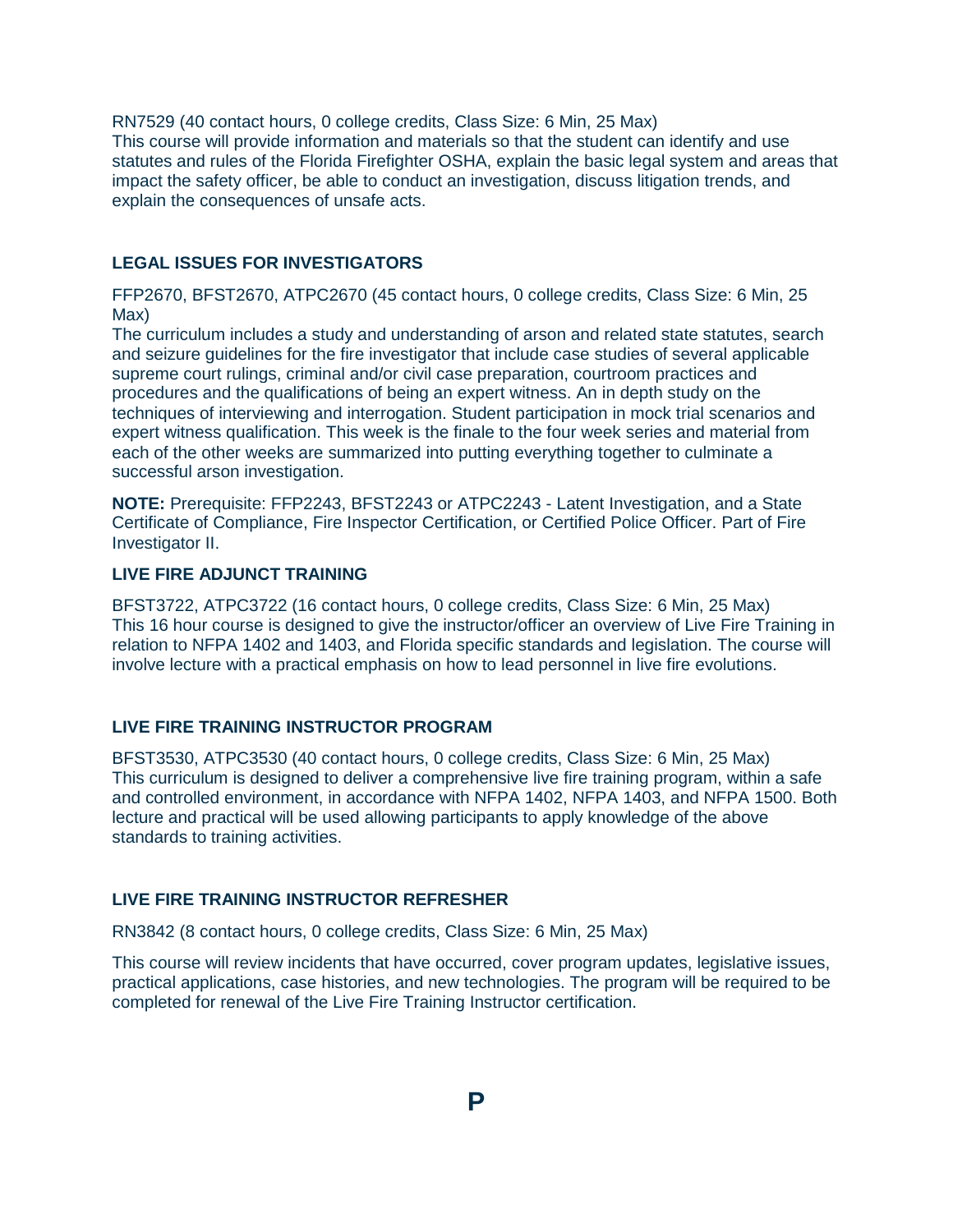# **POST BLAST INVESTIGATIONS**

BFST406, ATPC406 (40 contact hours, 0 college credits, Class Size: 6 Min, 20 Max) This course, following the model curriculum of the Federal Bureau of Investigation, covers crime scene procedures, laboratory procedures, chemical and physical components, and legal issues relative to bombing incidents.

**NOTE:** This course is limited to certified investigators. Part of Fire Investigator II.

# **PRIVATE FIRE PROTECTION SYSTEMS I**

FFP1540, BFST1540, ATPC1540 (45 contact hours, 3 college credits, class size: 6 minimum, 25 maximum)

This is a study of private fire protection and detection systems, such as sprinkler and standpipe systems, chemical extinguishing systems, detection systems and devices. Each system is discussed as to its need, construction, preventive maintenance and individual uses.

**NOTE:** This course requires work to be done prior to and /or following attendance at the course. Part of Fire Inspector I, Fire Investigator I, and Fire Officer II.

### **PRIVATE FIRE PROTECTION SYSTEMS II**

FFP2541, BFST2541, ATPC2541 (45 contact hours, 3 college credits, class size: 6 minimum, 25 maximum)

This course is an in-depth discussion of pre-engineered and portable systems, extinguishing agents, inspection procedures for code compliance and enforcement, and alarm systems.

**NOTE:** Part of Fire Inspector II.

# **PUBLIC INFORMATION OFFICER**

FFP2706, BFST2706, ATPC2706 (45 contact hours, 0 college credits, class size: 6 minimum, 25 maximum)

This course prepares the student to serve effectively as a organizational spokesperson, according to current practices in the profession of public relations and numerous examples from the fire service. Particular emphasis will be placed on case studies in crisis communications and the role of the Public Information Officer's role in the Incident Command System.

**NOTE:** This course is an approved elective for Fire Inspector II and Fire Officer II.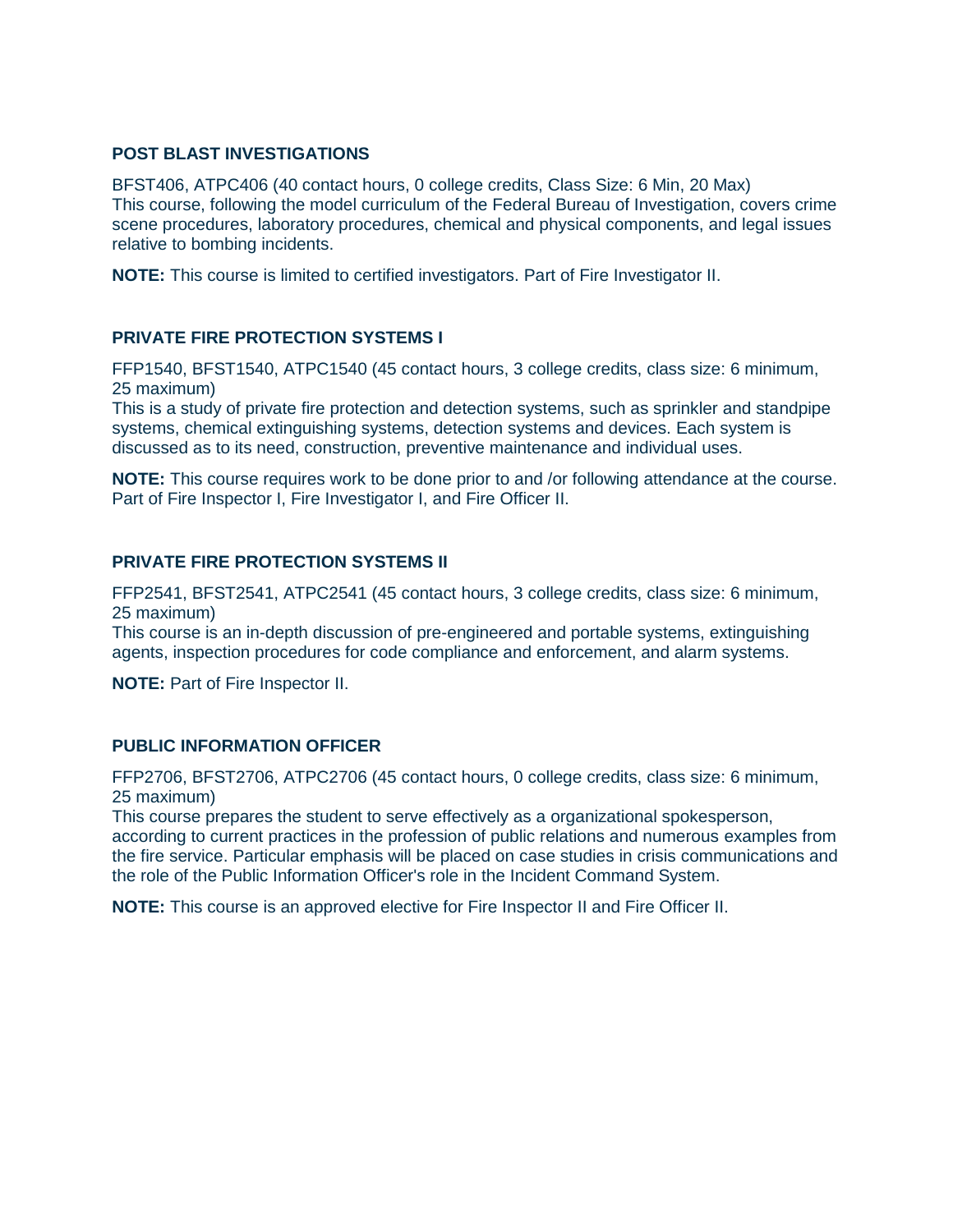# **A**

### **AERIAL OPERATIONS**

BFST703, ATPC703 (40 contact hours, 0 college credits, class size: 6 minimum, 12 maximum) The course curriculum can be designed around the requirements of the requesting fire department. Classroom lectures and practical exercises are conducted in the principles and uses of aerial apparatus, including the recognition of hazards which may be present during aerial operations. The curriculum also includes classroom lectures and exercises in the principles, uses and tactical and safe placement of platform apparatus.

**NOTE:** Students must bring gloves, hardhat and proper attire for master stream operations and aerial exercises. Students will be required to ascend and descend aerial ladders and aerial platforms.

### **APPARATUS OPERATIONS**

FFP1302, BFST1302, ATPC1302 (45 contact hours, 3 college credits, class size: 6 minimum, 20 maximum)

The curriculum covers the laws, rules and driving techniques for emergency vehicles, as well as a review of fire service hydraulics. Fire ground evolutions and a driving course make up the practical part of the course. The evolution portion of the course includes the use of preconnected lines, tandem pumping, drafting, relays and master streams. The student should have a basic understanding of fire stream hydraulics prior to entering this course. Students must bring gloves and proper attire for water pumping exercises.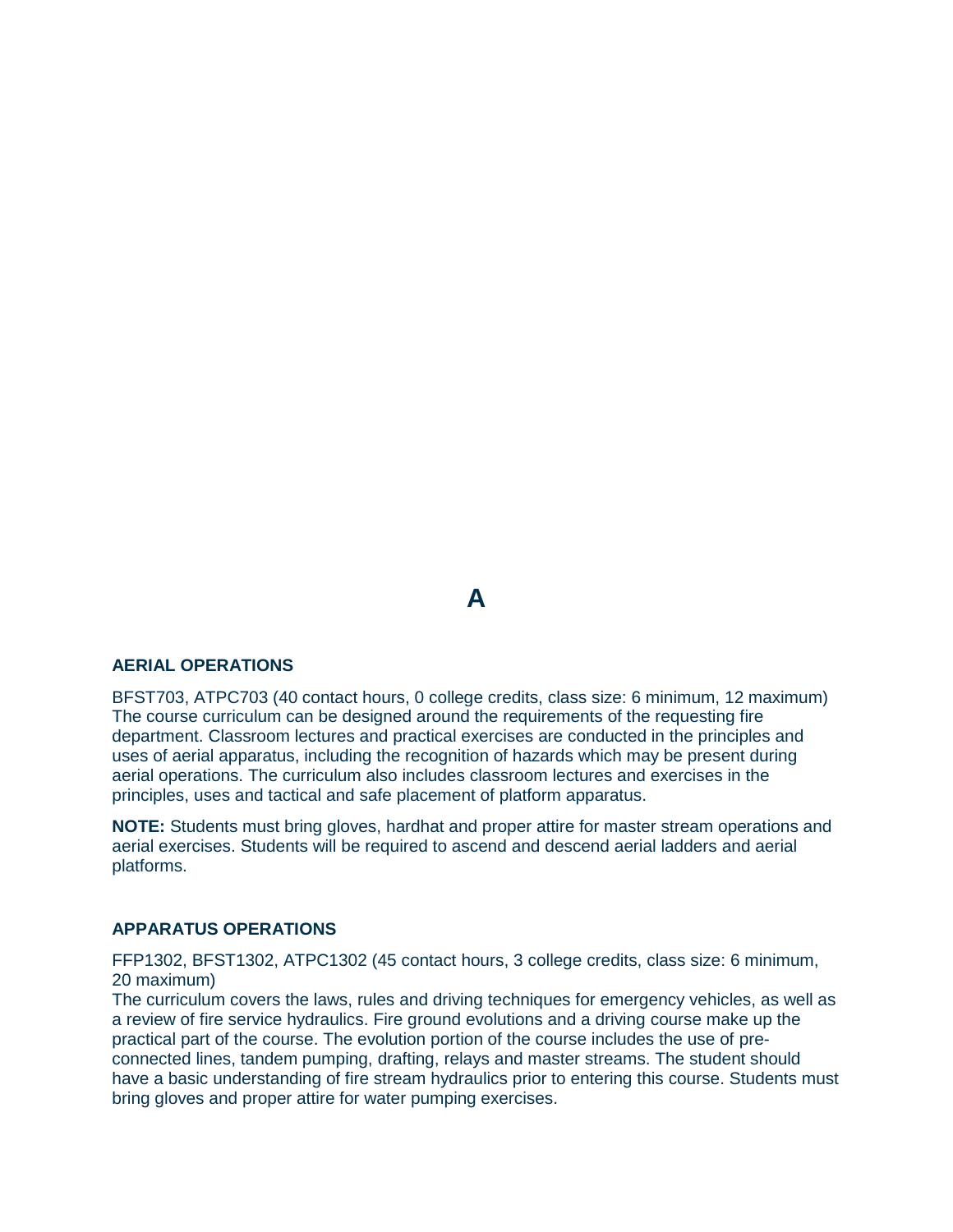**NOTE:** This course requires work to be done prior to and /or following attendance at the course. (Prerequisite: FFP1301, BFST1301, ATPC1301 or consent of instructor) This course is part of Pump Operator. Students must bring gloves, hardhat and proper attire for water pumping and aerial exercises.

## **ARSON INVESTIGATION**

BFST407, ATPC407 (40 contact hours, 0 college credits, Class Size: 6 Min, 25 Max) This course stresses effective crime scene work relative to fire investigation. Evidence preservation and collection, scene documentation, and investigator safety are main topics.

**NOTE:** State Certificate of Compliance, Fire Inspector Certification, or Certified Police Officer. Students are required to have hard hat, protective boots and gloves. Part of Fire Investigator II.

# **B**

### **BASIC INCIDENT MANAGEMENT SYSTEM, I-200**

BFST507, ATPC507 (16 contact hours, 0 college credits, class size: 6 minimum, 25 maximum) In this course, the student must demonstrate knowledge of the principles and features of an incident command system, how an incident command system is organized, incident facilities and their purposes (such as but not limited to command post, staging area, bases, camps, and heliports-helispots), incident resources such as strike teams, task forces, and single resources, and common responsibilities, such as communications and forms, in incident management.

**NOTE:** This course is also taught by the Florida Division of Forestry. For more information, contact your local DOF regional office for date and times course is offered.

### **FIRE SERVICE BUILDING CONSTRUCTION**

FFP2120, BFST2120, ATPC2120 (45 contact hours, 3 college credits, class size: 6 minimum, 25 maximum)

The curriculum in this portion of the Fire Prevention Inspection Certification Program deals with building construction. Topics include identifying hazards from assault by fire and gravity, how building construction can influence fire spread, fire confinement or structural collapse, and many other life safety issues. This is not a building course per se, but rather a course to identify construction features and their hazards under fire conditions.

**NOTE:** This course may require work to be done prior to and /or following attendance at the course. Students will be notified prior to the class. Part of Fire Inspector I, Fire Investigator I, and Fire Officer I.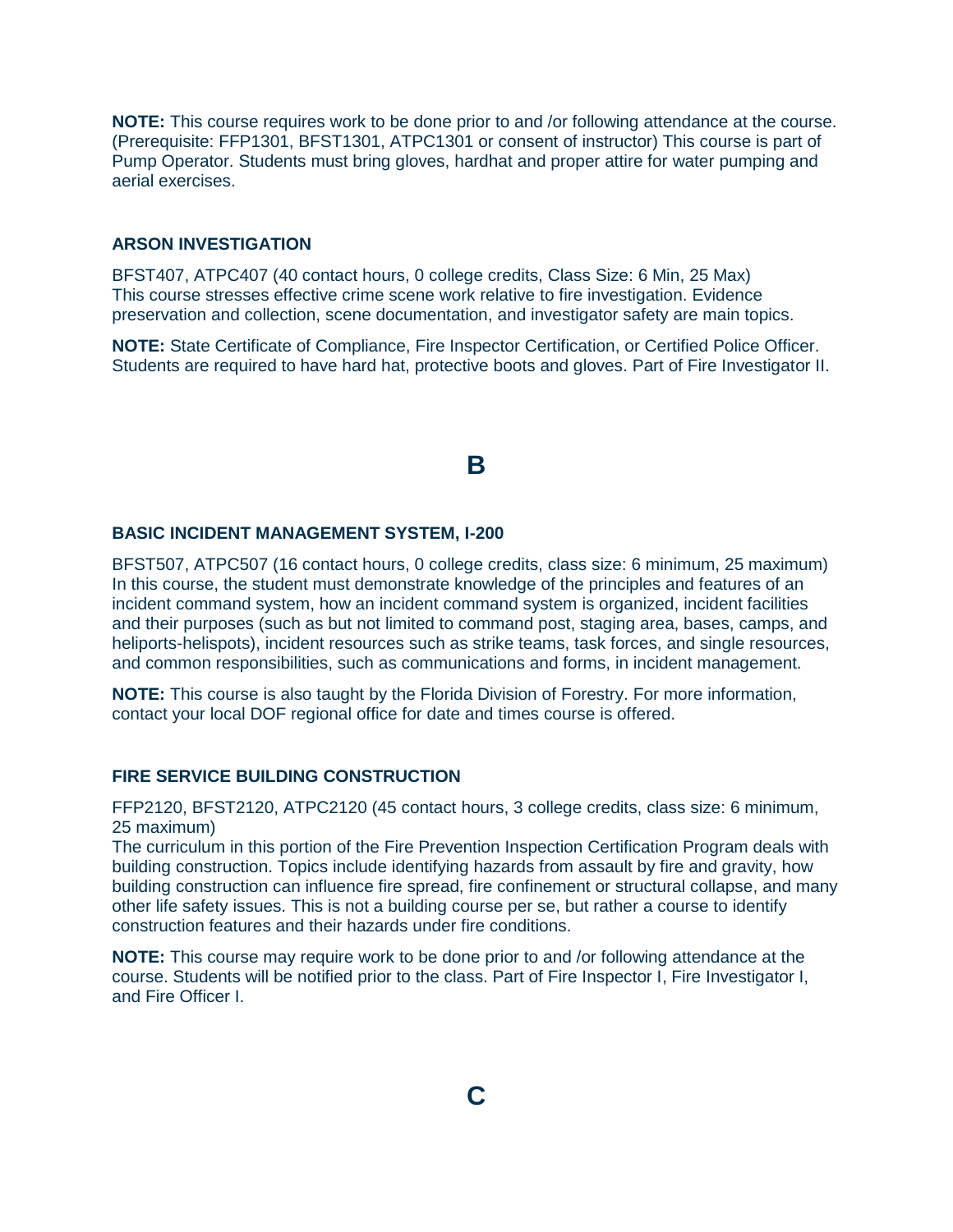# **CHLORINE EMERGENCIES**

BFST515, ATPC515 (24 Hours, 0 college credits, class size: 6 minimum, 20 maximum) This course covers the uses of chlorine, manufacturing of chlorine, properties of chlorine, health effects and first aid procedures, contingency planning, container construction, personal protective equipment, site management, and use of chlorine kits, followed by hands on scenarios.

## **CODES AND STANDARDS**

FFP1510, BFST1510, ATPC1510 (45 contact hours, 3 college credits, class size: 6 minimum, 25 maximum)

This portion of the program is a vital segment in completing the Fire Prevention Inspector's Certification requirements. This course is designed to familiarize inspectors with the five basic units of NFPA 101. This course includes statewide fire prevention code NFPA 1.

**NOTE:** This course requires work to be done prior to and /or following attendance at the course. Part of Fire Inspector I, and Special Firesafety Inspector.

### **COMPANY OFFICER**

FFP2720, BFST2720, ATPC2720 (45 contact hours, 3 college credits, class size: 6 minimum, 20 maximum)

Designed to assist fire officers in solving the varied problems and situations they will be required to manage effectively in today's ever-changing fire service. The curriculum includes a review of fire department organization and administration, management theory, leadership, communication, motivation, and small group dynamics.

**NOTE:** This course may require work to be done prior to and /or following attendance at the course. Students will be notified prior to the class. Part of Fire Officer I.

### **CONSTRUCTION DOCUMENTS AND PLANS REVIEW**

FFP2521, BFST2521, ATPC2521 (45 contact hours, 3 college credits, class size: 6 minimum, 25 maximum)

This curriculum is geared toward teaching the student how to assimilate information contained in working, drawing and specifications as they relate to the fire inspector. The curriculum includes how to interpret conventional graphic communications. Accepted standards and conventions are introduced. Symbols, abbreviations, principles of technical projection, as well as, a review of construction arithmetic and geometry, are included. Related worksheets are used to allow for applied experience of finding and interpreting information from authentic drawings. Students must bring an architectural scale.

**NOTE:** This course may require work to be done prior to and /or following attendance at the course. Students will be notified prior to the class. Part of Fire Inspector I.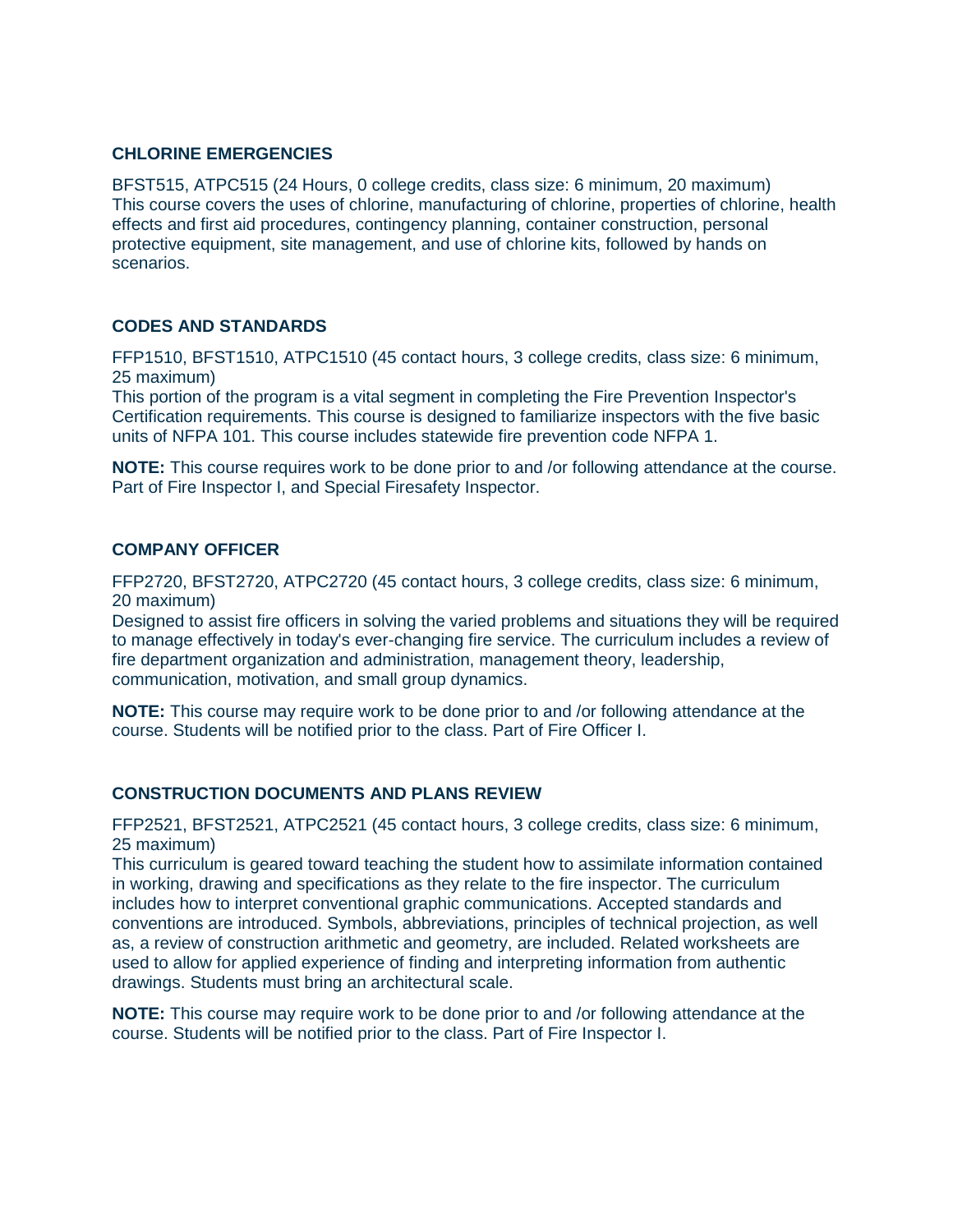### **ETHICAL AND LEGAL ISSUES FOR THE FIRE SERVICE**

FFP2770, BFST2770, ATPC2770 (45 contact hours, 3 college credits, class size: 6 minimum, 20 maximum)

This course deals with the entire spectrum of issues facing today's fire service leaders. Topics include; labor relations, human rights and diversity, conflicts of interest and frameworks for ethical decision-making are used.

**NOTE:** This course may require work to be done prior to and /or following attendance at the course. Students will be notified prior to the class. Part of Fire Officer II.

# **F**

### **FARMEDIC: TECHNICAL RESCUE FOR AGRICULTURAL EMERGENCIES**

FSFC110, ATPC110 (12 Contact Hours, 0 College Credits, class size: 15 minimum, 25 maximum)

The Farmedic course teaches the appropriate responses in chemical, mechanical, and structural accidents as well as the logistical, rescue, and EMS problems that can occur in the agribusiness and related environments.

**NOTE:** The Farmedic program is also approved for 12 continuing education hours for Emergency Medical Technician and Paramedic certificates.

## **FIRE & LIFE SAFETY EDUCATOR I**

FFP1793, BFST1793, ATPC1793 (45 contact hours, 3 college credits, class size: 6 minimum, 20 maximum)

This course is designed to provide the public educator with the knowledge and skills needed to successfully perform as a fire and life safety educator as addressed in NFPA 1035. For those who practice the multidiscipline profession of fire and life safety educator (including uniformed fire service personnel and other professionals), topics include fire behavior, community assessment, injury prevention and juvenile fire setting. The student will also develop presentation skills and learn how to formulate public education programs. This course meets the national certification criteria for Fire and Life Safety Education, Level I.

**NOTE:** This course is an approved elective for Fire Inspector II and Fire Officer II.

#### **FIRE & LIFE SAFETY EDUCATOR II**

FFP2794, BFST2794, ATPC2794 (24 contact hours, 1 college credits, class size: 6 minimum, 20 maximum)

This course is a continuation of Fire and Life Safety Educator I. The student will learn the principles of lesson plan development utilizing learning, performance, and behavioral objectives.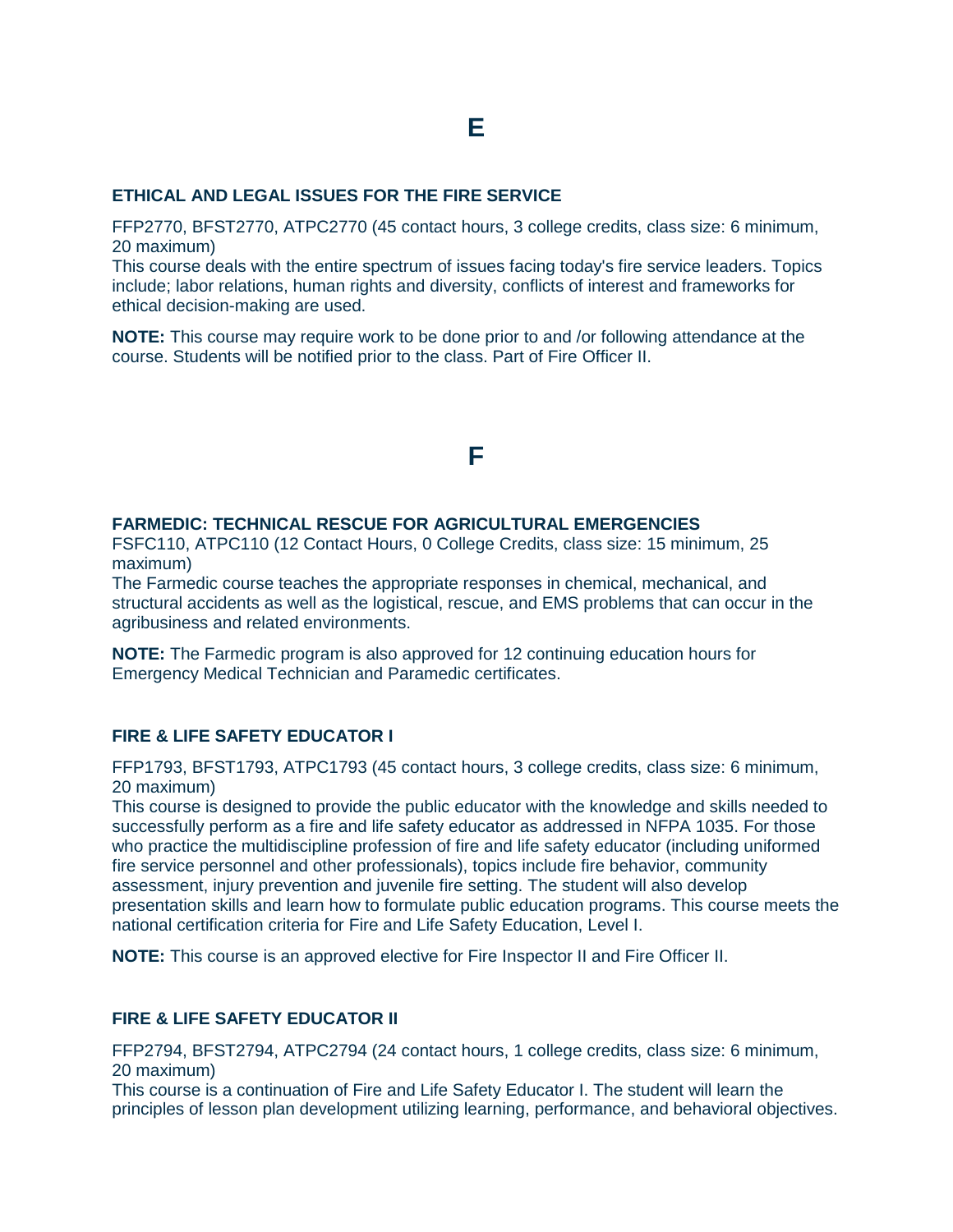The student will develop various evaluation strategies so that program outcomes are measured. Topics also include budget preparation and resource management. Prerequisite: Fire & Life Safety Educator I, FFP1793, BFST2794, or ATPC2794.

**NOTE:** This course is part of the Fire & Life Safety Educator Certification.

# **FIRE CHEMISTRY**

FFP2111, BFST2111, ATPC2111 (45 contact hours, 0 college credits, Class Size: 6 Min, 25 Max)

This course is designed to give the basic chemistry of hazardous materials, features of matter and energy, forms of matter including chemical formulas of some flammable and combustible substances and the nature of chemical bonding. Principals of chemical reactions related to fire and oxidation and the chemistry of fire. Subject material also includes chemistry of common elements and corrosive materials. Particular emphasis is placed on the specific substances that are found in fires that ignite and accelerate burning.

**NOTE:** This course may require work to be done prior to and /or following attendance at the course. Students will be notified prior to the class. Part of Fire Investigator I, and Fire Inspector II.

## **FIRE DEPARTMENT ADMINISTRATION**

FFP2780, BFST2780, ATPC2780 (45 contact hours, 3 college credits, class size: 6 minimum, 20 maximum)

The course is designed to present the principles of management theory, and its application in the fire service. The course is intended for officers whose area of responsibility encompasses long and short range planning, budgeting and administration.

**NOTE:** This course may require work to be done prior to and /or following attendance at the course. Students will be notified prior to the class.

# **FIRE EXTINGUISHER TECHNICIAN CERTIFICATION**

FSFC708, ATPC708 (40 hours, 0 college credits, class size: 6 minimum, 24 maximum) Course curriculum is designed with two main objectives. The first objective is to prepare a student to obtain a license or permit for servicing, recharging, repairing, testing, inspecting and/or properly installing fire extinguishers. Secondly, students will also learn the responsibilities for oversight of fire equipment dealers and technicians, as enforced by firesafety inspectors and fire marshals (Statute 633.061). Students must bring long-sleeve cotton shirts to participate in practical exercises that illustrate these concepts.

# **FIRE INVESTIGATION: ORIGIN AND CAUSE**

FFP2610, BFST2610, ATPC2610 (45 contact hours, 3 college credits, Class Size: 6 Min, 25 Max)

The curriculum in this course is designed to enhance the fire investigators ability to detect and determinate the origin and cause of a fire. Specific topics include fire behavior review,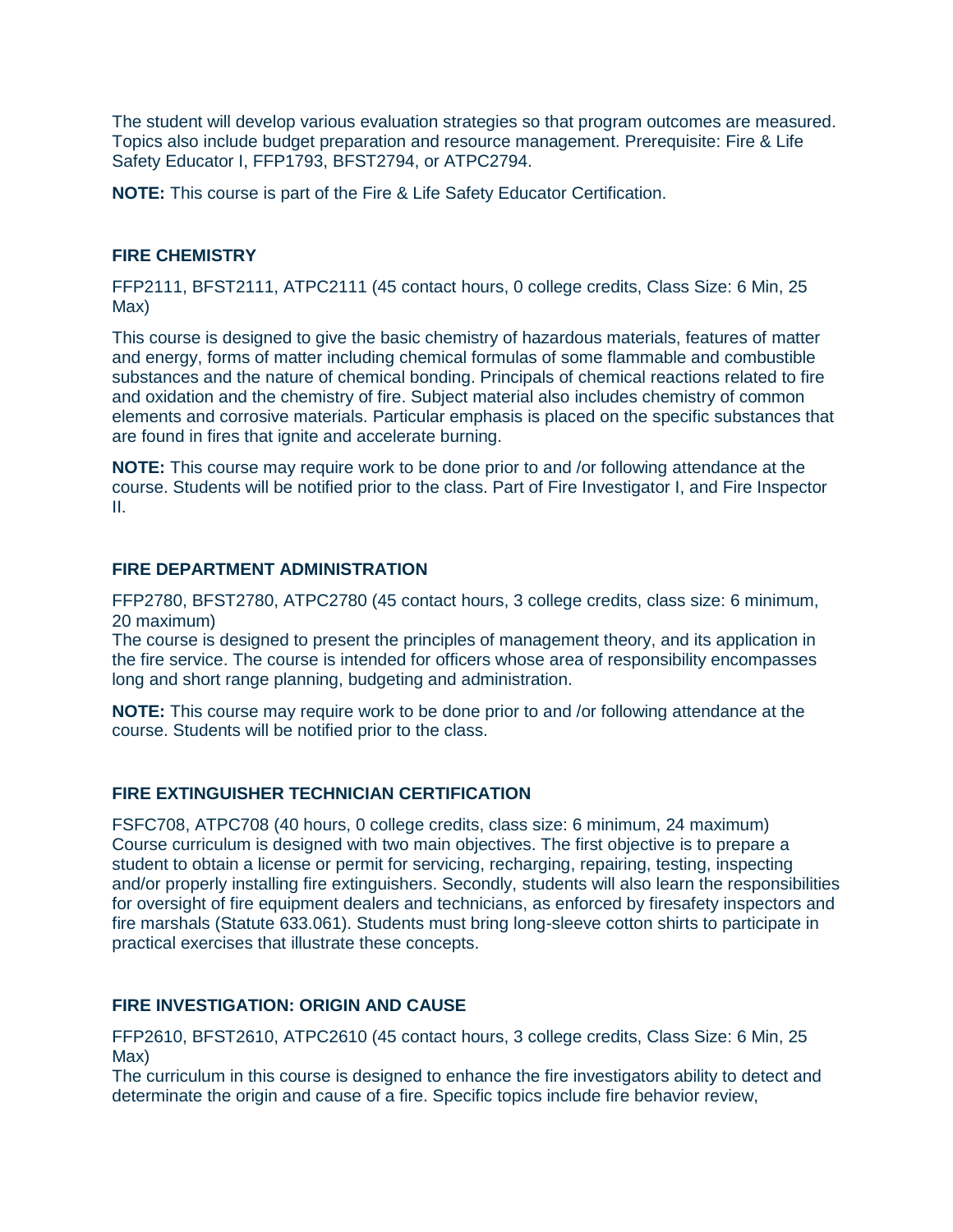investigator ethics, construction, ignition sources, reading fire patterns and scene reconstruction. Special topics include electrical fire investigation, woodland fires, vehicle fires, mobile home fires, RV & boat & ship fires. Additional topics include special emphasis on fire scene documentation and extinguishing/alert systems.

**NOTE:** This course may require work to be done prior to and /or following attendance at the course. Students will be notified prior to the class. Students are required to have hard hat, protective boots and gloves. Part of Fire Investigator I and Fire Inspector II.

## **FIRE PREVENTION PRACTICES**

FFP1505, BFST1505, ATPC1505 (45 contact hours, 3 college credits, class size: 6 minimum, 25 maximum)

A study of fire inspection practices, including such items as purpose; definition; Fire Prevention Bureau activities; hazards; fire behavior; fire causes; types of construction including structural features, flame spread, occupancy and fireload; inspection techniques; conducting inspections.

**NOTE:** This course may require work to be done prior to and /or following attendance at the course. Students will be notified prior to the class. Part of Fire Inspector I and Fire Officer I.

### **FIRE SERVICE COURSE DELIVERY**

FFP1740, BFST1740, ATPC1740 (45 contact hours, 3 college credits, class size: 6 minimum, 20 maximum)

The curriculum draws from many recognized authorities in exploring the methods and mechanics of imparting information and adult learning principles. The course emphasizes techniques which have wide application in teaching situations, as well as devices for specific areas. Also stressed are measuring teaching effectiveness, the use of media and visual aids.

**NOTE:** This course may require work to be done prior to and /or following attendance at the course. Students will be notified prior to the class.

Part of Fire Officer I, Fire Instructor I, Fire Instructor II and Fire Instructor III.

### **FIRE SERVICE COURSE DESIGN**

FFP2741 BFST2741, ATPC2741 (45 contact hours, 0 college credits, class size: 6 minimum, 20 maximum)

This course covers the principles of effective curriculum design. It stresses the principles of adult learning and student-centered learning. Designing courses and units that address learning, performance, and behavioral objectives is the program goal.

**NOTE:** Part of Fire Officer II, Fire Instructor II and Fire Instructor III.

### **FIRE SERVICE HYDRAULICS**

FFP1301, BFST1301, ATPC1301 (45 contact hours, 3 college credits, class size: 6 minimum, 25 maximum)

The course curriculum covers relationship between flow and pressure and mathematical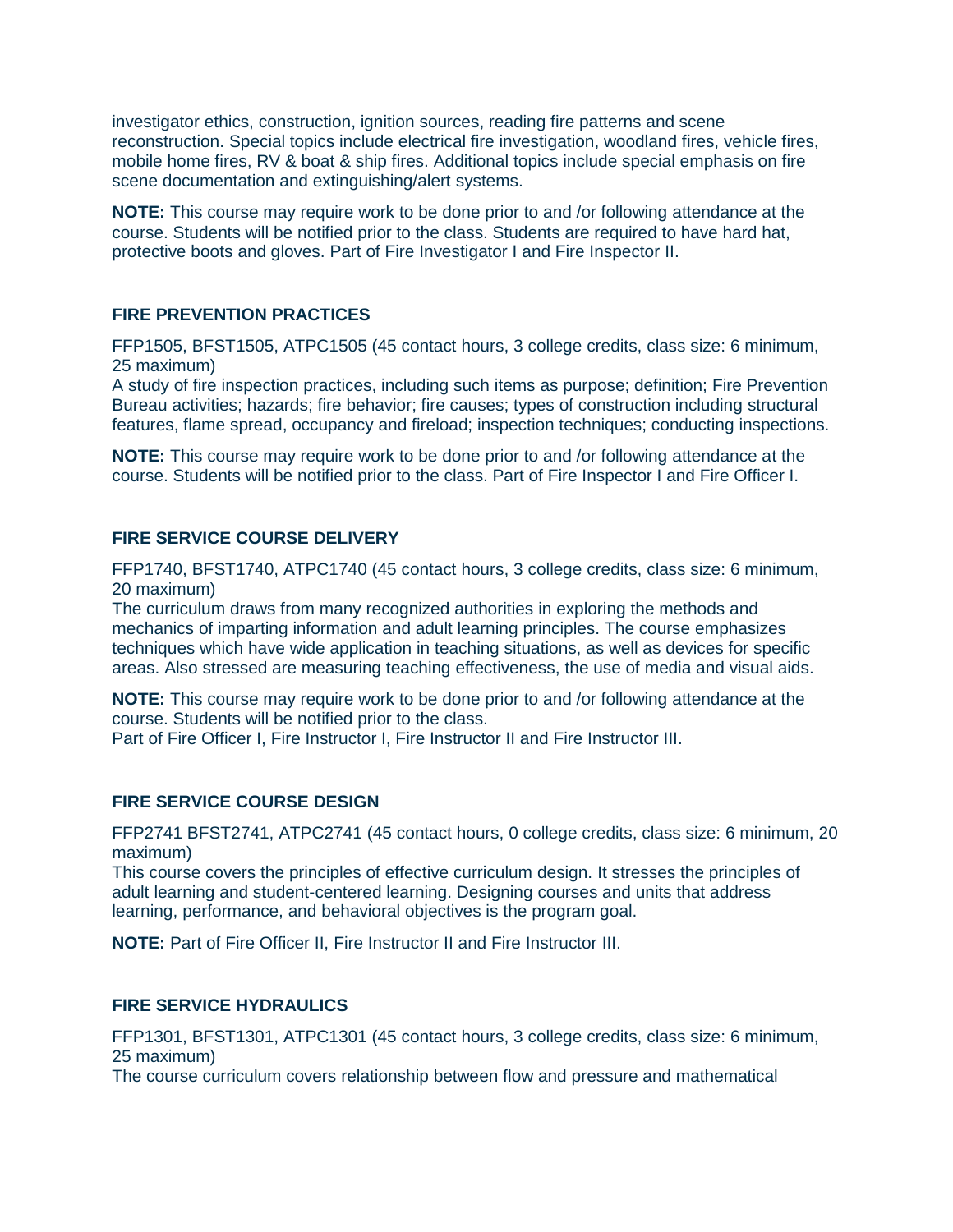hydraulic formulas. Students must bring a simple calculator with square root function. Course includes pump theory, pump rating, and pressure and vacuum gauges.

**NOTE:** This course requires work to be done prior to and /or following attendance at the course. Part of Pump Operator.

### **FIREFIGHTING TACTICS AND STRATEGY I**

FFP1810, BFST1810, ATPC1810 (45 contact hours, 3 college credits, class size: 6 minimum, 20 maximum)

The curriculum is designed to cover basic factors involved in coping with an emergency scene, and determining the best use of available resources in protecting lives and property. The course emphasizes the changing nature of an emergency situation, and the ways in which the fire officer can evaluate the effectiveness of his or her proposed Incident Action Plan.

**NOTE:** This course may require work to be done prior to and /or following attendance at the course. Students will be notified prior to the class. IS700 completion is required as a prerequisite. Part of Fire Officer I.

### **FIREFIGHTING TACTICS AND STRATEGY II**

FFP2811, BFST2811, ATPC2811 (45 contact hours, 3 college credits, class size: 6 minimum, 20 maximum)

Curriculum covers multiple company operations, logistics, strategy, use of mutual aid forces and conflagration control. The course is intended for officers who may be in command of fires and other emergencies involving close coordination and maximum use of large amounts of staffing and equipment. Typical tactical situations and case histories are given. The development of critical thinking skills is stressed.

**NOTE:** This course may require work to be done prior to and /or following attendance at the course. Students will be notified prior to the class. Part of Fire Officer I. (Prerequisite FFP1810, BFST1810, ATPC1810 - Firefighting Tactics and Strategy I)

### **FLORIDA HEALTH & SAFETY OFFICER**

RN6741 (40 contact hours, 0 college credits, class size: 6 minimum, 20 maximum) This course will cover both national and Florida specific information relating to the Health and Safety Officer. Topics include: Introduction to Emergency Services Occupational Safety and Health; Review of Safety-Related Regulations and Standards; Risk Management; Pre-Incident Safety; Safety at Fire Emergencies; Safety at Medical or Rescue Emergencies; Safety at Specialized Incidents; Post-Incident Safety Management; Personnel Roles and Responsibilities; Safety Program Evaluation; Information Management; and Special Topics in Emergency Services Occupational Safety and Health.

### **FLORIDA INCIDENT SAFETY OFFICER**

RN6742 (40 contact hours, 0 college credits, class size: 15 minimum, 20 maximum) This course will cover both national and Florida specific information relating to an Incident Safety Officer. Topics include: The Safety Officer's Role; Safety Concepts; Regulations, Codes,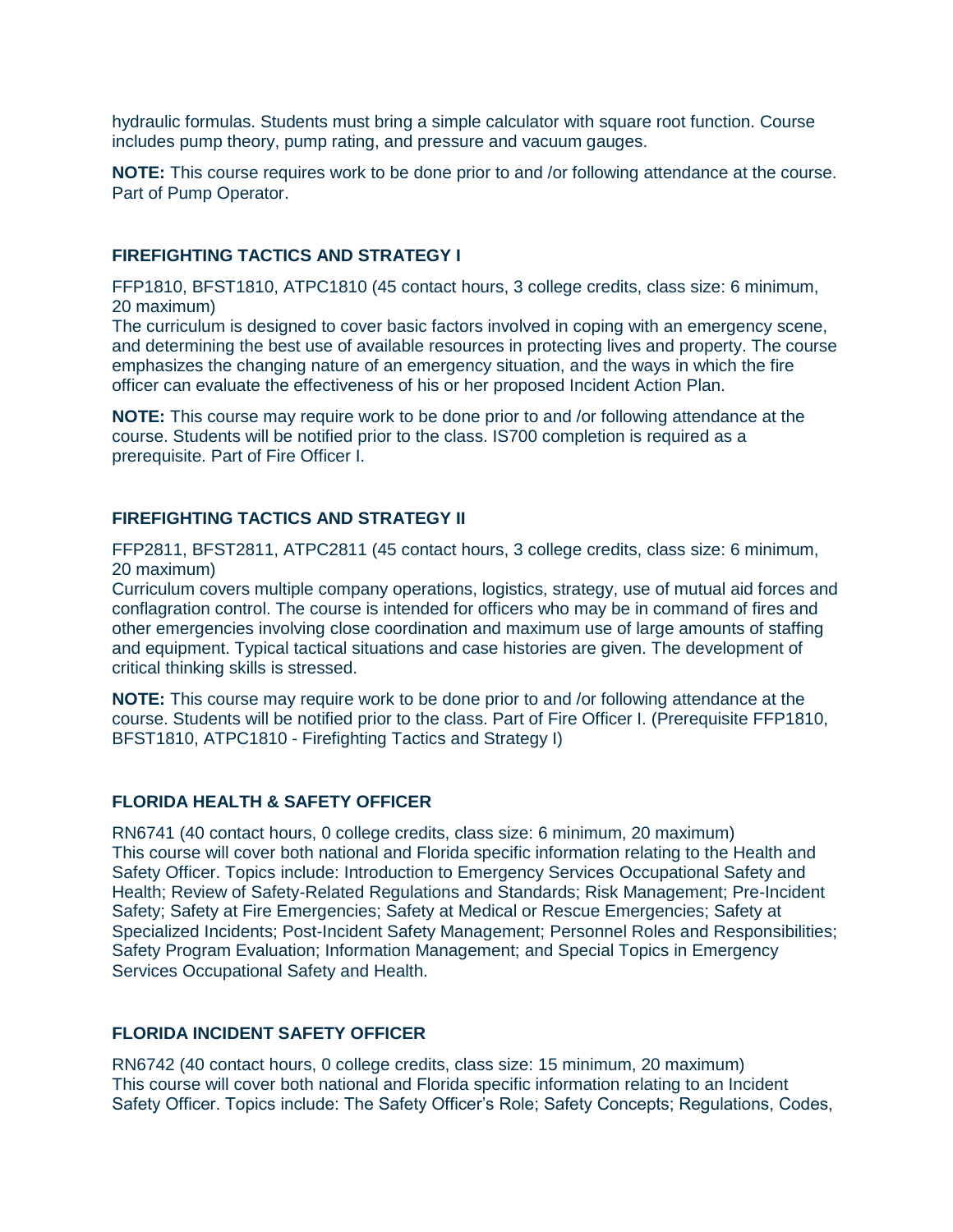Laws, Standards and Procedures; Designing an ISO System; Professional Development; Reading Buildings, Smoke, Risk, Hazardous Energy, and Firefighters; Triggers, Traps and Working within ICS; Basic Approach to ISO Duties; ISO at Structure Fires, Wildland Fires, HazMat Incidents and Technical Rescues; and Post-incident Responsibilities.

# **H**

#### **HAZARDOUS MATERIALS TECHNICIAN**

BFST508, ATPC (160 contact hours, 0 college credits, class size: minimum 6, maximum 30) This is the 160-hour hands-on practices HazMat course in which students will fulfill the functions of HazMat technicians in a variety of full-scale field scenarios. These scenarios include making entries into hazardous materials scenes and determination of type of incident by observation, monitoring, and research. Students will set up full-size incident command and decontamination facilities and respond to simulated container and vehicle emergencies.

**NOTE:** Prerequisite: HazMat Operations Level

# **I**

#### **INTERMEDIATE INCIDENT MANAGEMENT SYSTEM, I-300**

BFST522, ATPC522 (24 contact hours, 0 college credits, class size: 6 minimum, 30 maximum) (Prerequisite 1-200 - Basic Incident Management System)

In this course, the student must be able to list and describe the duties of various positions within the incident command system, construct an incident management organization for a given incident or event, including appropriate procedures for establishing command, transferring command, and terminating an incident, demonstrate knowledge of efficient incident resource management including logistics, finance, administration, and record-keeping, demonstrate a familiarity with air operations, and demonstrate knowledge of incident planning processes.

**NOTE:** This course is also taught by the Florida Division of Forestry. For more information contact your local DOF regional office for date and times course is offered.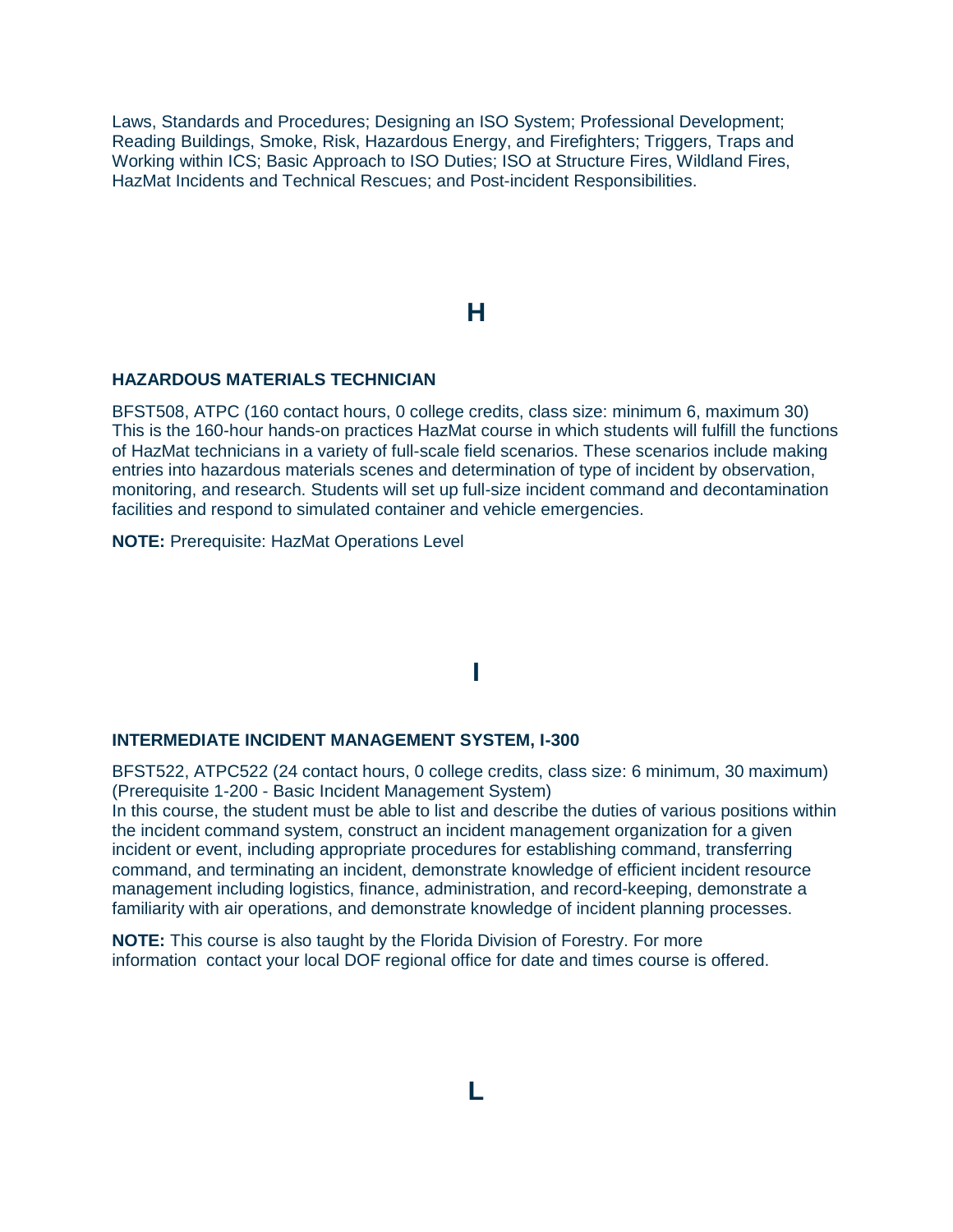# **LATENT INVESTIGATIONS**

FFP2630, BFST2630, ATPC2630 (45 contact hours, 3 college credits, Class Size: 6 Min, 25 Max)

Course includes a review of chemistry of hazardous materials, types of explosives and their investigation, fire death/injury investigation, laboratory services and evidence handling, fire scene safety, investigation follow-up, sources of information. Additional subjects covered include civil and criminal investigations, motives, arson for profit, and various arson sets and devices.

**NOTE:** This course may require work to be done prior to and /or following attendance at the course. Students will be notified prior to the class. Prerequisite: State Certificate of Compliance, Fire Inspector Certification, or Certified Police Officer. Part of Fire Investigator II.

# **LEGAL CONSIDERATIONS FOR THE SAFETY OFFICER**

RN7529 (40 contact hours, 0 college credits, Class Size: 6 Min, 25 Max) This course will provide information and materials so that the student can identify and use statutes and rules of the Florida Firefighter OSHA, explain the basic legal system and areas that impact the safety officer, be able to conduct an investigation, discuss litigation trends, and explain the consequences of unsafe acts.

# **LEGAL ISSUES FOR INVESTIGATORS**

FFP2670, BFST2670, ATPC2670 (45 contact hours, 0 college credits, Class Size: 6 Min, 25 Max)

The curriculum includes a study and understanding of arson and related state statutes, search and seizure guidelines for the fire investigator that include case studies of several applicable supreme court rulings, criminal and/or civil case preparation, courtroom practices and procedures and the qualifications of being an expert witness. An in depth study on the techniques of interviewing and interrogation. Student participation in mock trial scenarios and expert witness qualification. This week is the finale to the four week series and material from each of the other weeks are summarized into putting everything together to culminate a successful arson investigation.

**NOTE:** Prerequisite: FFP2243, BFST2243 or ATPC2243 - Latent Investigation, and a State Certificate of Compliance, Fire Inspector Certification, or Certified Police Officer. Part of Fire Investigator II.

# **LIVE FIRE ADJUNCT TRAINING**

BFST3722, ATPC3722 (16 contact hours, 0 college credits, Class Size: 6 Min, 25 Max) This 16 hour course is designed to give the instructor/officer an overview of Live Fire Training in relation to NFPA 1402 and 1403, and Florida specific standards and legislation. The course will involve lecture with a practical emphasis on how to lead personnel in live fire evolutions.

# **LIVE FIRE TRAINING INSTRUCTOR PROGRAM**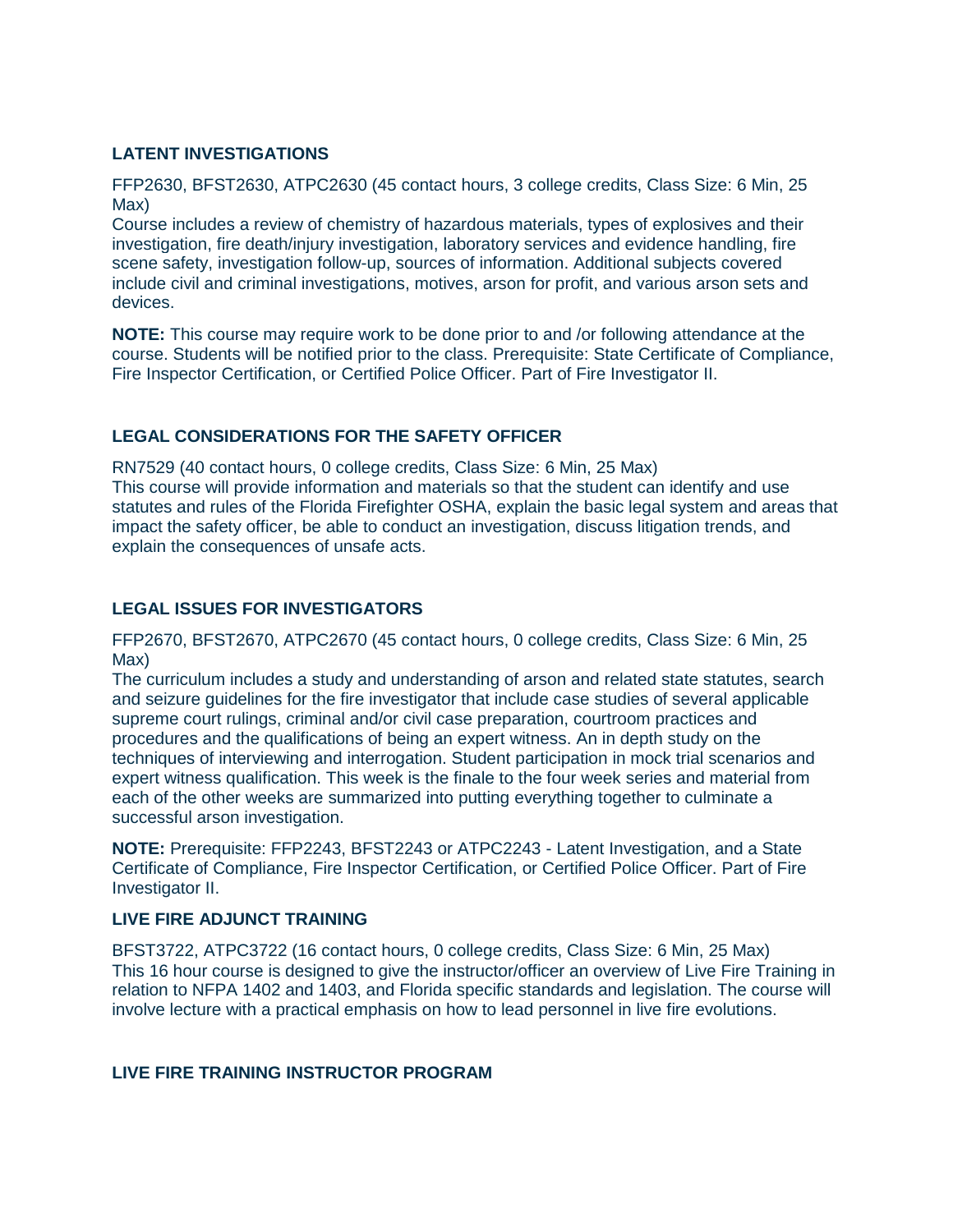BFST3530, ATPC3530 (40 contact hours, 0 college credits, Class Size: 6 Min, 25 Max) This curriculum is designed to deliver a comprehensive live fire training program, within a safe and controlled environment, in accordance with NFPA 1402, NFPA 1403, and NFPA 1500. Both lecture and practical will be used allowing participants to apply knowledge of the above standards to training activities.

# **LIVE FIRE TRAINING INSTRUCTOR REFRESHER**

RN3842 (8 contact hours, 0 college credits, Class Size: 6 Min, 25 Max)

This course will review incidents that have occurred, cover program updates, legislative issues, practical applications, case histories, and new technologies. The program will be required to be completed for renewal of the Live Fire Training Instructor certification.

# **P**

### **POST BLAST INVESTIGATIONS**

BFST406, ATPC406 (40 contact hours, 0 college credits, Class Size: 6 Min, 20 Max) This course, following the model curriculum of the Federal Bureau of Investigation, covers crime scene procedures, laboratory procedures, chemical and physical components, and legal issues relative to bombing incidents.

**NOTE:** This course is limited to certified investigators. Part of Fire Investigator II.

### **PRIVATE FIRE PROTECTION SYSTEMS I**

FFP1540, BFST1540, ATPC1540 (45 contact hours, 3 college credits, class size: 6 minimum, 25 maximum)

This is a study of private fire protection and detection systems, such as sprinkler and standpipe systems, chemical extinguishing systems, detection systems and devices. Each system is discussed as to its need, construction, preventive maintenance and individual uses.

**NOTE:** This course requires work to be done prior to and /or following attendance at the course. Part of Fire Inspector I, Fire Investigator I, and Fire Officer II.

# **PRIVATE FIRE PROTECTION SYSTEMS II**

FFP2541, BFST2541, ATPC2541 (45 contact hours, 3 college credits, class size: 6 minimum, 25 maximum)

This course is an in-depth discussion of pre-engineered and portable systems, extinguishing agents, inspection procedures for code compliance and enforcement, and alarm systems.

**NOTE:** Part of Fire Inspector II.